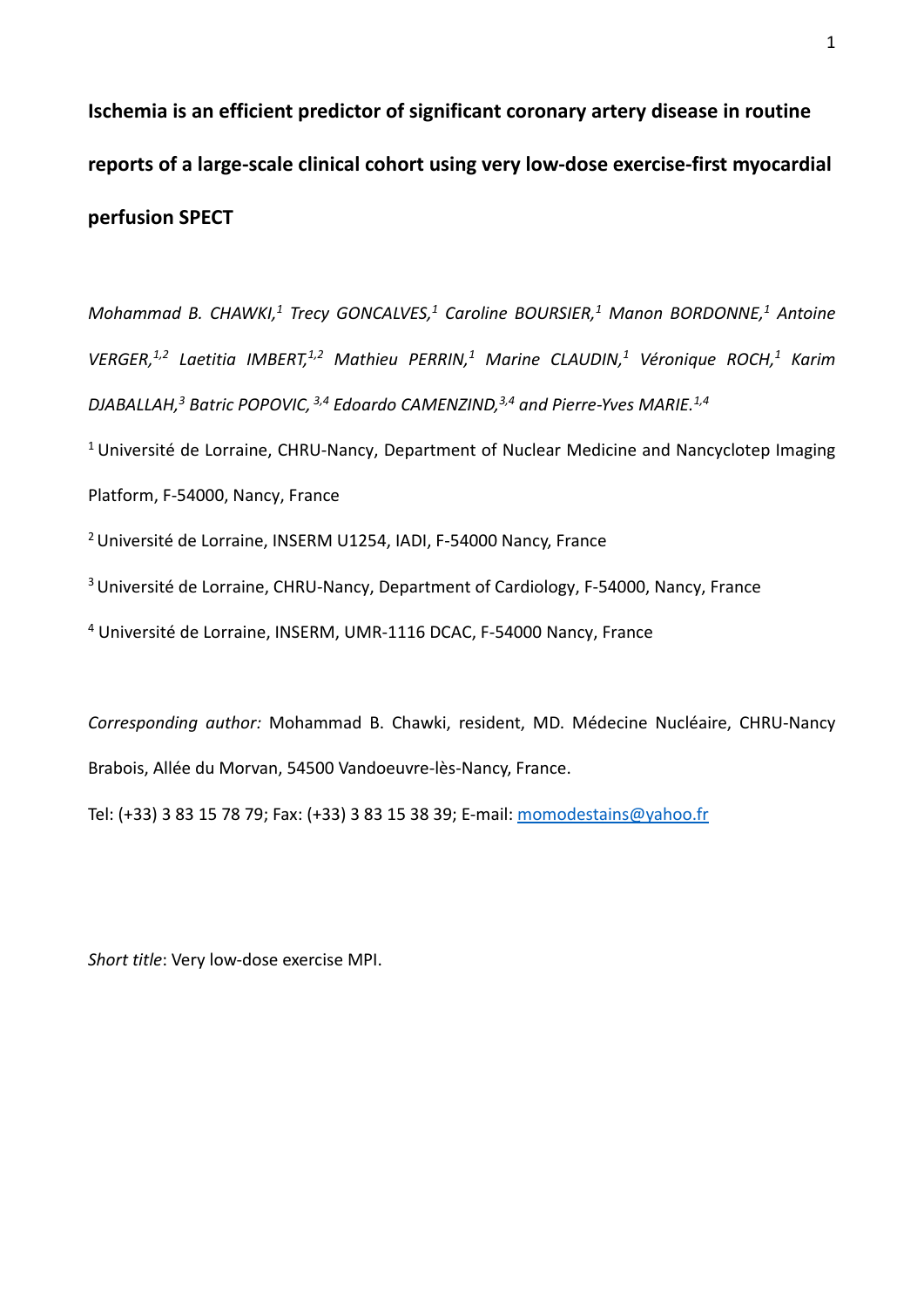#### **ABSTRACT**

**Purpose.** This study assesses results from large-scale and real-life routine interpretations by multiple observers of very low-dose exercise-first myocardial perfusion SPECT imaging (MPI) and the correlation of MPI ischemia with subsequent routine reports of coronary stenosis by angiography.

**Methods.** Data from 13,126 routine exercise-MPI reports, from 11,952 patients (31% women), using very low doses of Sestamibi and a high-sensitivity cardiac CZT-camera, were extracted to assess the reporting of significant MPI-ischemia (> 1 left ventricular segment), to determine the normalcy rate for MPI in a group with < 5% pretest likelihood of coronary artery disease (CAD) (n=378), and to assess the ability of MPI to predict a > 50% coronary stenosis in patients with available coronary angiography reports within the next three months of MPI (n=713).

**Results.** The median of patients' effective dose was 2.51 [IQR: 1.00-4.71] mSv. The normalcy rate was 97%, and the MPI-ischemia rate was independently related to a previous CAD history, the male gender, obesity, and a < 50% resting LV ejection fraction, ranging from 31% with all these risk factors represented, to 2% when there were no risk factors. A > 50% coronary stenosis was significantly predicted by MPI-ischemia, less significantly for mild (odd-ratio [95% confidence interval]: 1.61 [1.11-2.32]) than for moderate-to-severe MPI-ischemia (3.91 [2.24-6.84]), and was also impacted by a history of CAD (2.31 [1.56-3.44]), a sub-maximal exercise test (1.61 [1.11-2.34]) and age  $\geq 65$  years (1.41 [1.00-1.97]).

**Conclusion.** Ischemia is an efficient predictor of significant CAD in routine reports of a large-scale clinical cohort and using a very low-dose exercise-first MPI protocol, although this prediction is enhanced by other variables. This weakly irradiating investigation could likely be repeated at shorter time intervals, especially in targeted patient groups with high risk of ischemia.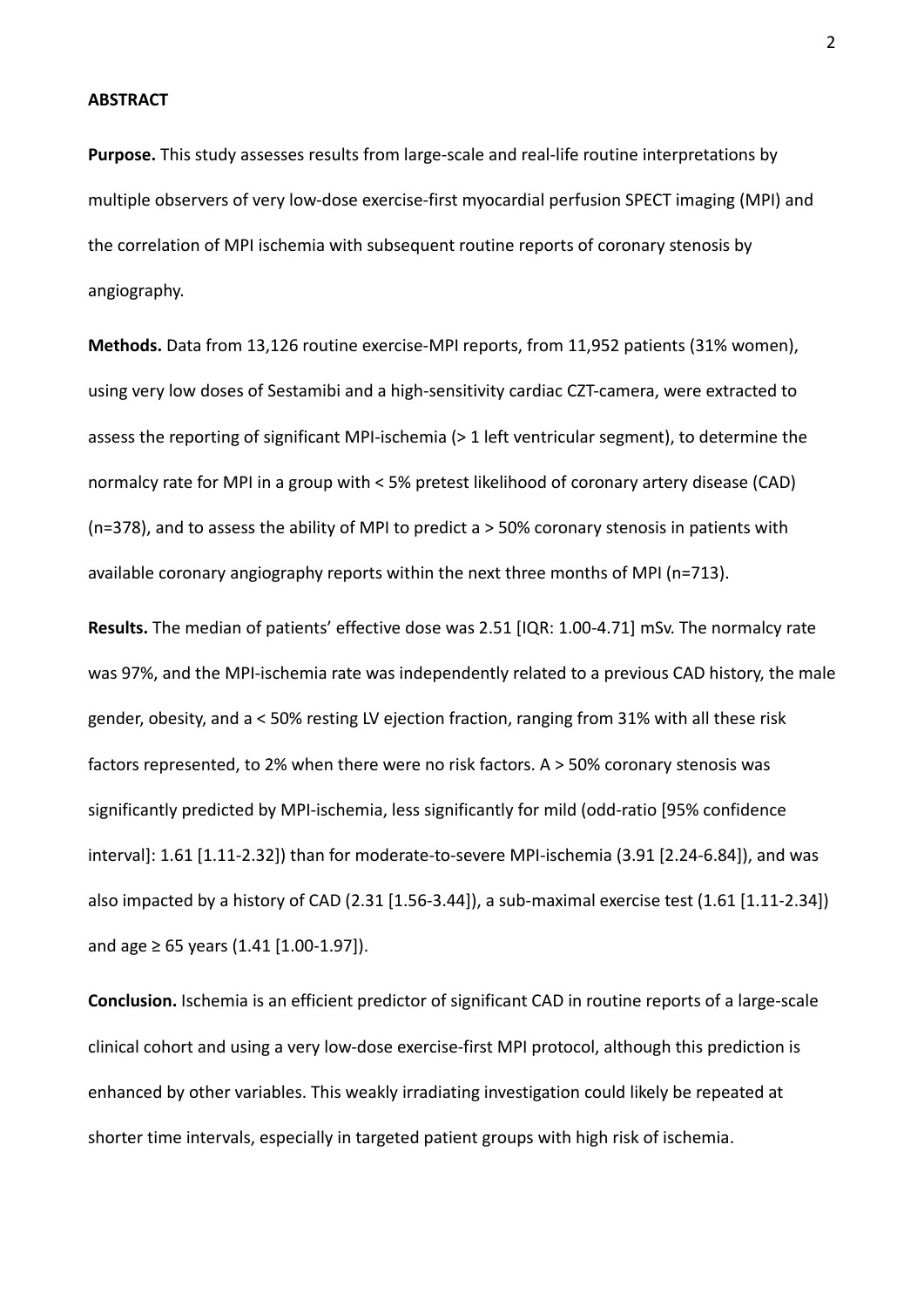**KEY-WORDS.** Ischemia, CZT-camera, low radiation dose, coronary stenosis, coronary artery disease.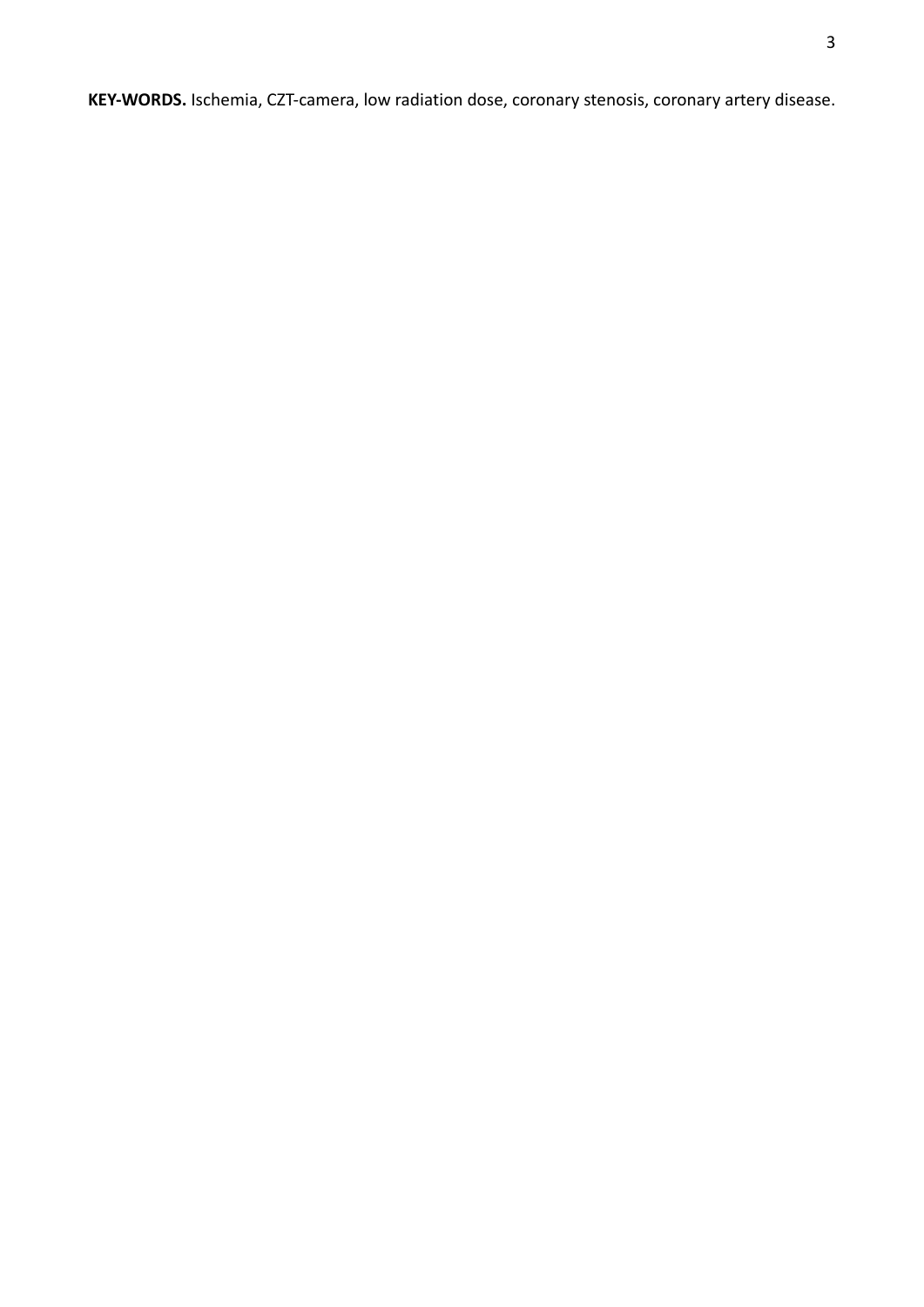#### **INTRODUCTION**

Stress imaging techniques are now recommended as a first-line assessment of myocardial ischemia (*1*) and among these, myocardial perfusion SPECT imaging (MPI) has the advantage of being easily adapted to physiologic exercise testing, but the inconvenience of lengthy recording times and relatively high radiation doses for protocols using conventional Anger cameras (*2*). However, these issues may be overcome with high-sensitivity cardiac Cadmium Zinc Telluride (CZT) cameras for which very low-dose radiation protocols with short recording times have been validated (*3*).

Such very low-dose protocols of stress MPI provide an accurate assessment of left ventricular (LV) function on gated-SPECT images (*4*) and moreover, efficient detection of patients with obstructive coronary artery disease (CAD) (*5*), at a comparable level to that observed for conventional-dose CZT-SPECT protocols (*6*)*.* However, this efficient detection was established through the analysis of MPI and coronary angiography using expert techniques and performed by expert assessors under "clinical trial" conditions that are very different to routine clinical analyses (*5*,*6*). MPI results reported by multiple observers under real-life conditions and in routine clinical practice, as well as the correlation of MPI findings with subsequent reports from coronary angiographies, remain poorly investigated.

The current study aims to assess results from large-scale and real-life routine interpretations by multiple observers of very low-dose exercise-first MPI and how these results correlate with the subsequent routine reporting of coronary stenosis by angiography.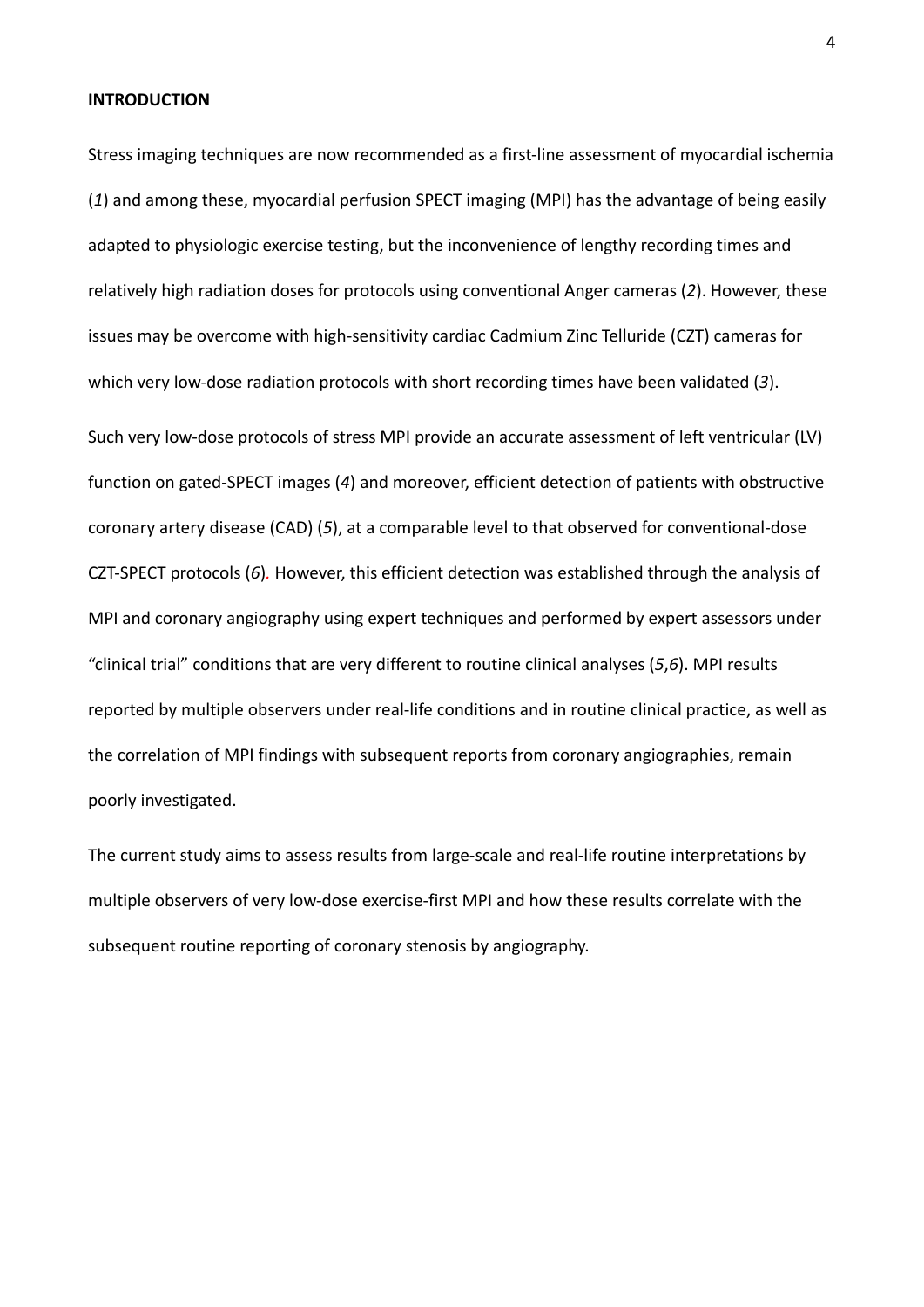#### **METHODS**

#### **Study groups**

Medical reports of routine exercise-MPI completed in our department were retrospectively selected on the basis that (i) they were performed according to a standardized model and (ii) in the time period ranging from April 2009 to July 2020 during which the same methodology was applied (i.e., very low injected-doses of Sestamibi, SPECT images recorded with a DSPECT® cardiac CZTcamera and stress-first protocol). Our center generally performs symptom-limited exercise tests, except in a small proportion of patients with left bundle branch, a pace-maker, an inability or a contra-indication to exercise, in these patients stress is induced by injection of regadenoson or dipyridamole.

The overall MPI reports included two groups: (i) a "low probability" group of reports for patients presenting a < 5% pretest likelihood of CAD (male < 40 years old or female < 50 years old, neither with a history of coronary artery disease or chest pain (*7*)), and (ii) an "angiography" group where the MPI result could be confronted to the result reported from a coronary angiography which was performed at our University Hospital within three months following the MPI and in the absence of any cardiac events during the interim period.

The study program is released on the ClinicalTrials.gov site under the identifier NCT04564794.

### **Exercise MPI and results reporting**

Exercise was mostly performed on a bicycle ergometer, as previously described (*8*,*9*), except for patients who were unable to exercise on a bicycle and instead underwent a treadmill test or a stress test with a crank arm.

As already detailed elsewhere (*4*,*5*), we used a exercise-first single day protocol where the injected activities of  $99m$ Tc-sestamibi were adapted to the high tomographic sensitivity of the DSPECT®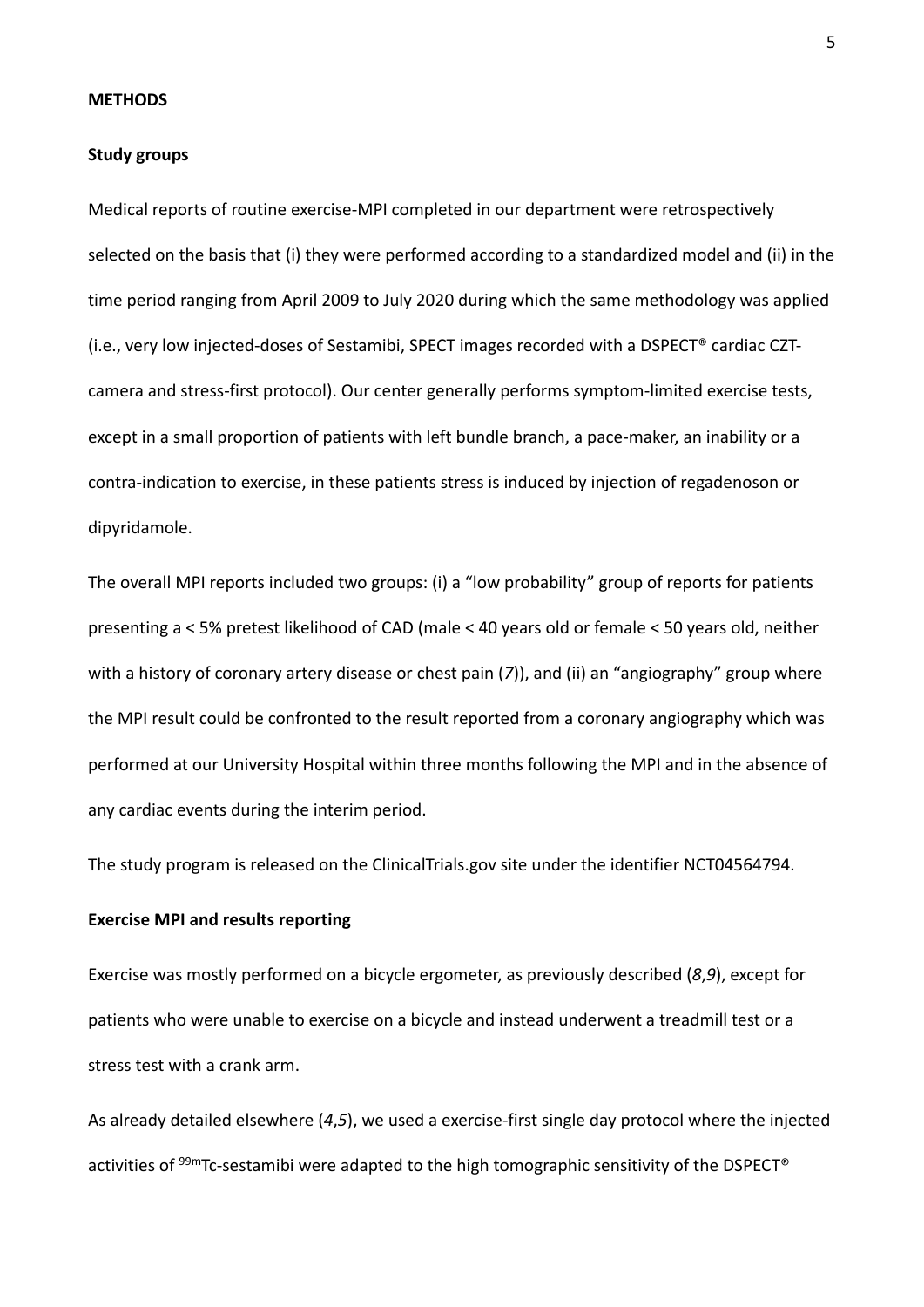camera and to bodyweight. No injection at rest was routinely scheduled when the exercise MPI was considered to be definitively normal, and the activities injected at rest were three times higher than those injected at stress (*4*,*5*,*10*).

Effective doses were determined according to the activity of the <sup>99m</sup>Tc-sestamibi syringe before injection and with the respective ratios of 0.0079 mSv/MBq of  $99mTc$ -sestamibi for stress injections and 0.009 mSv/MBq of 99mTc-sestamibi for injections at rest (*11*).

SPECT acquisitions were initiated approximately 30 min after injection of tracer. Patients were set in a semi-reclining prone position (*4*,*5*,*10*). Acquisition time was set to target the recording of 500 myocardial kcounts and it was limited to a maximum of 10 min. Reconstruction was conducted with a specific algorithm of iterative reconstruction (*5*,*12*).

MPI reports were completed by or under the supervision of 5 experienced senior physicians, using a dedicated template which included parameters listed in Table 1. Results of exercise tests analyzed by senior cardiologists figured in the same reports and were considered to be positive for ischemia when there was significant horizontal or down sloping ST-segment depression.

MPI was assessed visually by using a 17-segment LV model, and only segments or part of segments showing a moderate to severe uptake reduction were considered abnormal at exercise. Among these segments, only those with increased uptake on the rest acquisition were defined as ischemic. The others with fixed defects were considered to correspond to a myocardial infarction except in cases with normal contractility at gated-SPECT for which the final diagnosis was an attenuation artifact (*3*,*5*). The LV ejection fraction was measured using the QGS software on the 16-frame gated-SPECT recorded after exercise and at rest, as previously described (*4*).

The extent of ischemic and infarction areas was defined according to the number of respective ischemic and myocardial infarction segments (or part of segments). Significant areas of infarction or ischemia were defined for the present study as those extending to more than one LV segment,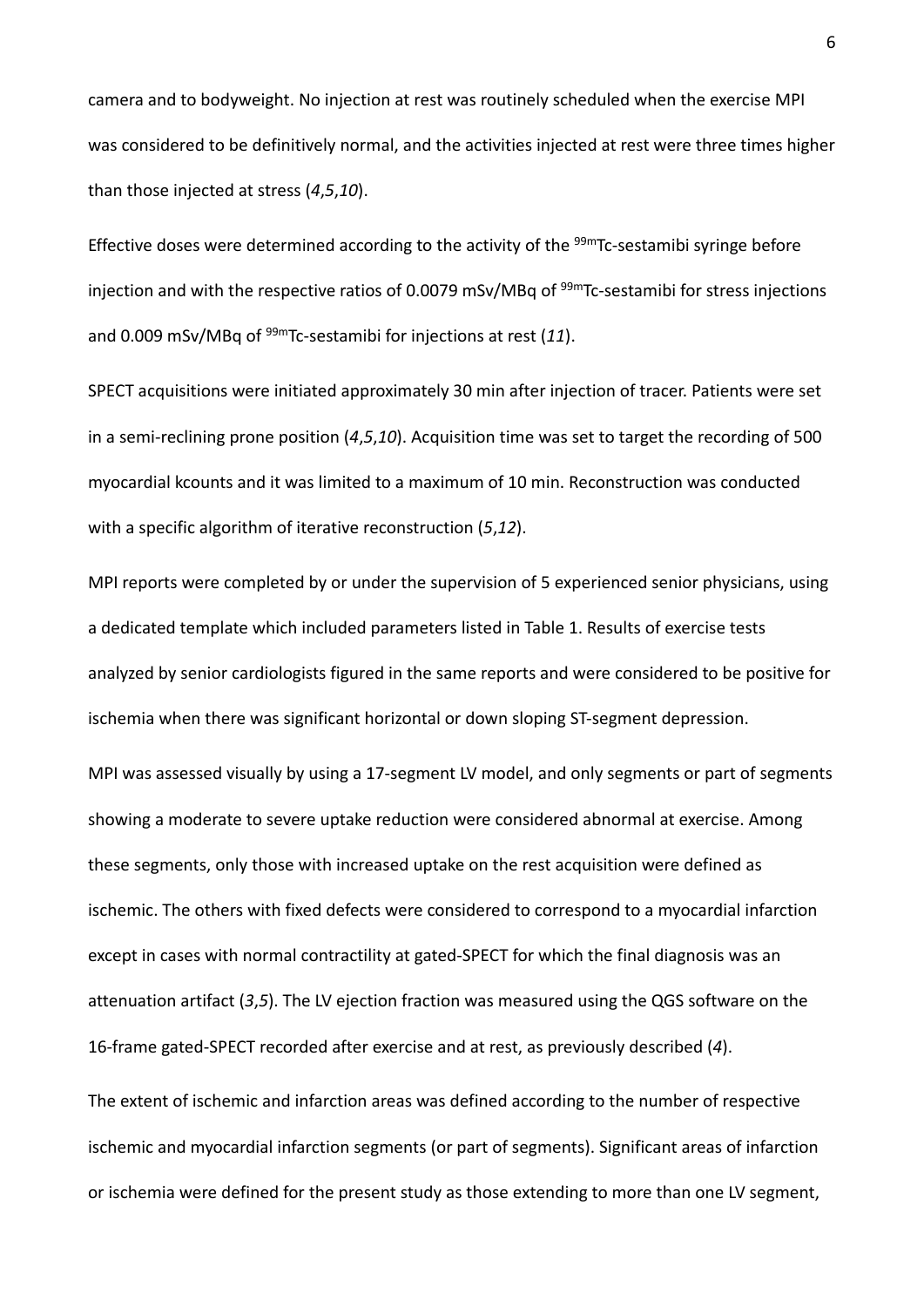and moderate-to-severe areas of ischemia or infarction were defined as those extending to three or more LV segments, according to current quantifications based on the number of abnormal LV segments (*13*).

## **Coronary Angiography**

Coronary angiography was routinely conducted and analyzed by several senior cardiologists according to standard techniques. Percent diameter reductions in coronary stenosis were determined by conventional visual analysis of end-diastolic frames, and all stenoses with a > 50% diameter reduction were considered to correspond to a significant obstructive CAD, except for territories supplied by patent bypass grafts. Results were entered in a dedicated database which grades all coronary stenoses, affecting one of the three coronary artery territories, as % diameter reduction.

## **Automatized data extraction from routine MPI reports**

The parameters listed in Table 1 were extracted by a dedicated computer algorithm based on regular expressions. The concordance of this automatic extraction was ≥ 99% for all collected parameters in a manual validation analysis of 100 reports. These 100 reports were selected randomly and with the constraint of being representative of the overall report group for several key variables (chest pain history, antianginal treatment the day of the tests, the type and results of the stress tests). Reports with missing data were excluded from the study.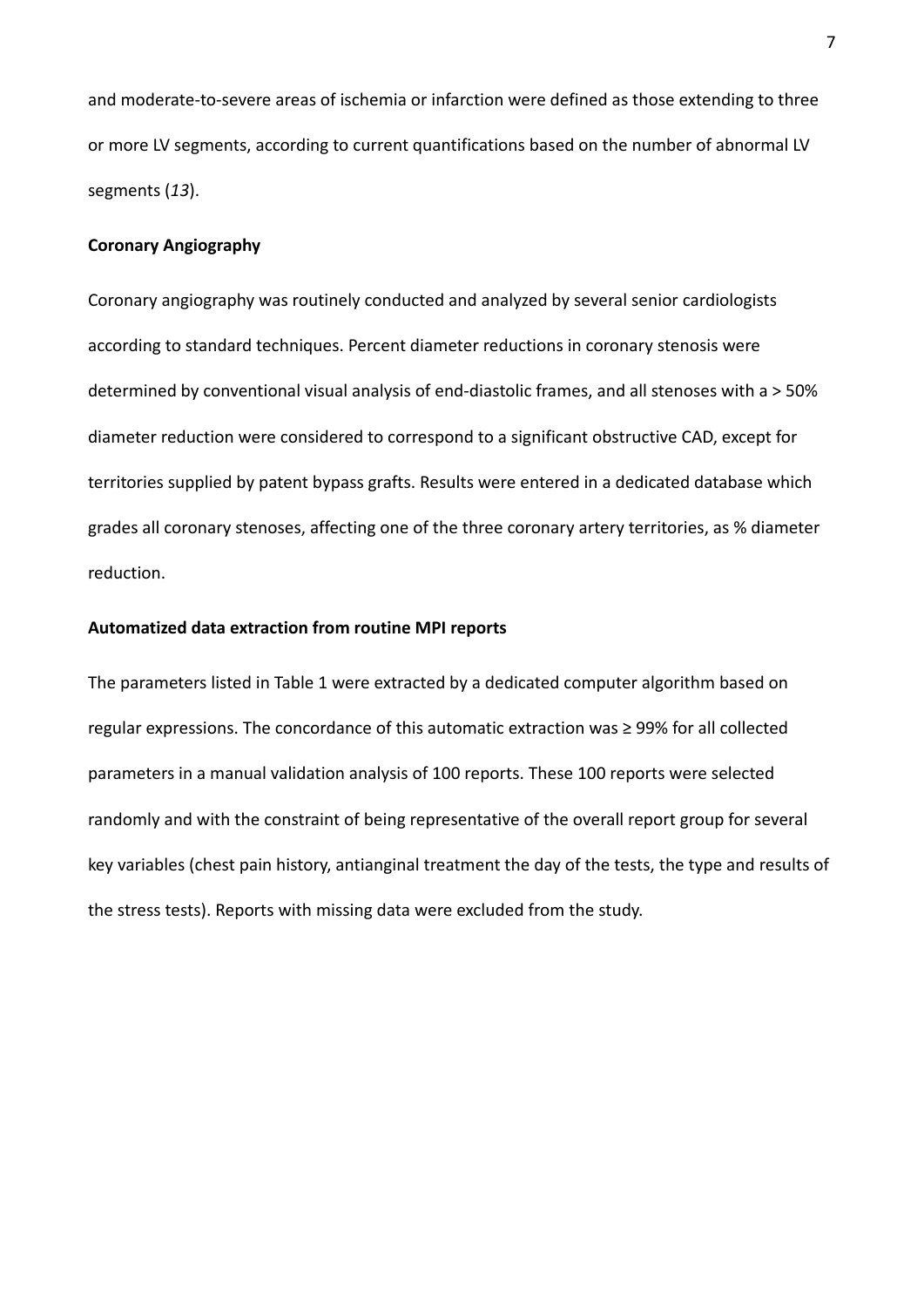#### **Statistical analysis**

Quantitative variables were reported as median values and interquartile ranges, and qualitative variables as absolute values and percentages. Percentages were compared with chi-square tests. Two multivariate logistic regression analyses were computed for predicting the reporting of 1) a significant exercise MPI-ischemia (≥ 10% of LV) in the overall study group, and 2) a > 50% coronary stenosis in the group where a coronary angiography was performed in the three months following exercise-MPI. We used the qualitative variables listed in Tables 2 and 3 for these predictions, age being dichotomized at 65 years, a threshold that is commonly used for assessing cardiovascular risk (*14*). Odd-ratios of multivariate predictors are reported with their 95% confidence intervals.

A statistical improvement between different models was determined by bootstrapping AIC (Akaike Information Criterion) and thus, considering both the goodness-of-fit of the data and complexity of the models (parsimony). A total of 10,000 replicates were computed for testing.

Statistical analyzes was carried out considering bilateral hypotheses and an alpha risk of 5%. Statistics were performed with the R 4.0.3 software (*15*).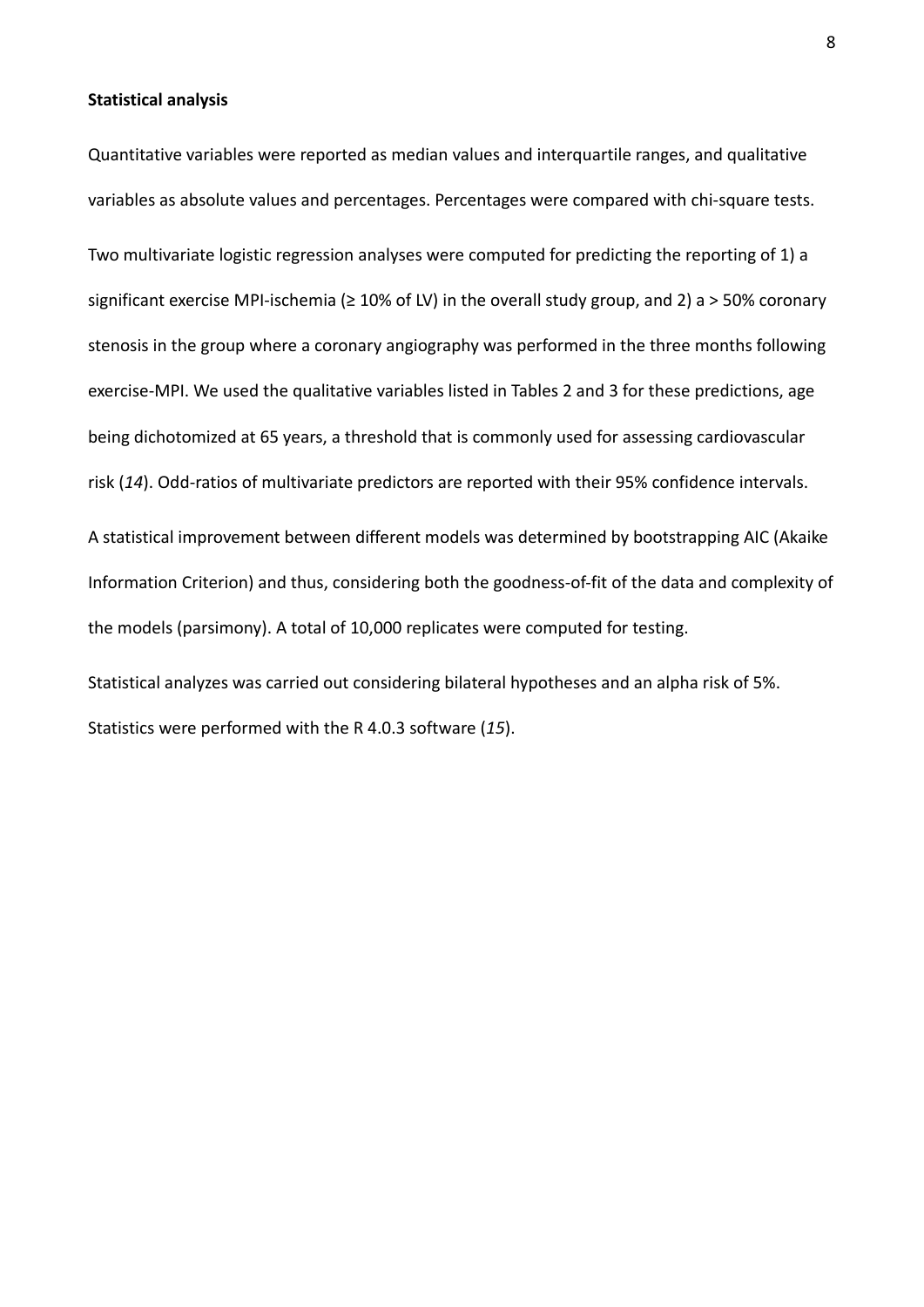#### **RESULTS**

#### **Study groups**

A total of 17,243 reports of stress-MPI performed with the DSPECT® camera and the very low-dose stress-first protocol during the period ranging from April 2009 to July 2020 were initially selected. Of these, 13,126 reports were finally retained after excluding 3240 (19%) reports involving pharmacological stress tests and 877 (5%) with incomplete or inappropriate report forms. These 13,126 reports represented 11,952 different patients, with 1,174 patients associated with two or more reports. Of these 13,126 reports, 713 were included in the "angiography" group, and 378 in the "low-probability" group.

As detailed in Table 1, the median age of the overall study group was 63 years, 31% were women, 47% had a previous history of CAD (as defined by a history of myocardial infarction or a myocardial revascularization procedure), and 33% were obese with a body mass index > 30 kg.m-2.

When compared with the average characteristics of the overall population, patients from the "lowprobability" group were younger and included more women whilst men were overrepresented in the "angiography" group. At least one > 50% coronary stenosis was mentioned in 57% (404) of the "angiography" group reports, with a single-vessel disease in 34% (250), a 2-vessel disease in 14% (104), and a 3-vessel disease in 7% (50).

## **Characteristics of the exercise MPI exams**

As detailed in Table 1, exercise and rest MPI were recorded both in 53% of cases and exercise MPI alone in 47%. The median of the total effective dose was 2.51 [0.637-7.66] mSv, and it was particularly low in the "low-probability" group, 1.13 [0.561-7.66] mSv, and higher in the "angiography" group, 4.62 [0.764-8.07] mSv.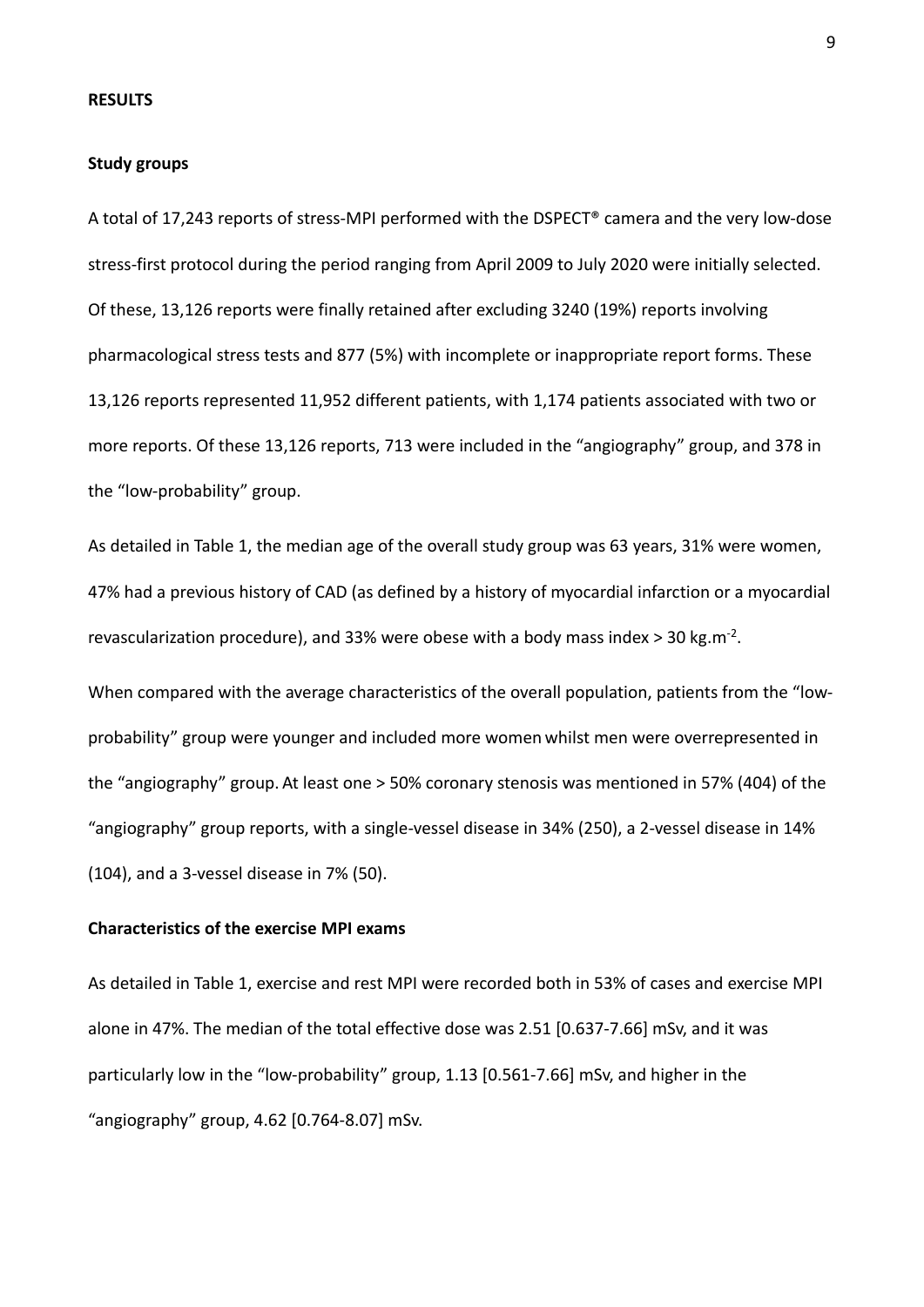The exercise tests were performed in the absence of any antianginal treatments in 53% of cases. They were maximal (i.e., with the achievement of at least 85% of the predicted maximal heart rate) in 54% of cases (Table 1). A significant exercise-induced ST depression was reported in 4% of the overall study group, and a significant MPI-ischemia (> 1 segment) in 12%. This ischemia had a mild severity (< 3 segments) in 9% of cases and was moderate-to-severe (≥ 3 segments) in 2%. In addition, MPI was clearly abnormal (i.e., with ischemia or infarction > 1 segment) in 21% of cases. The reporting rates of significant MPI-ischemia and abnormal MPI were particularly low in the "low-probability" group, 3% and 4% respectively, and much higher in the "angiography" group, 64% and 71% respectively.

## **Prediction of ischemia**

As detailed in Table 2, four variables were selected as independent multivariable predictors of a significant MPI-ischemia in the overall study group: 2 with odd-ratios around 2.3, previous CAD history and male gender, and 2 with odd-ratios around 1.6, obesity and a < 50% resting LV ejection fraction. These observations are illustrated in Figure 1 where the rates of a significant MPIischemia are displayed according to these risk factors. These rates ranged from 31% with all these risk factors represented to 2% when there were no risk factors.

### **Prediction of the subsequent reporting of significant CAD**

A > 50% coronary stenosis was reported in 58% of the "angiography" group, and this percentage was higher when MPI-ischemia was previously reported (65%) than when it was not (44%, p< 0.0001). Furthermore, as detailed in Table 3, two MPI variables, mild MPI-ischemia and a moderate-to-severe MPI-ischemia, were entered in the predictive model instead of the sole MPIischemia variable, yielding a higher predictive value (p=0.02). However, the odd-ratio was lower for mild (1.61 [1.11-2.32]) than for moderate-to-severe MPI-ischemia (3.91 [2.24-6.84]) and it was impacted by other independent risk factors: CAD history (2.31 [1.56-3.44]), sub-maximal exercise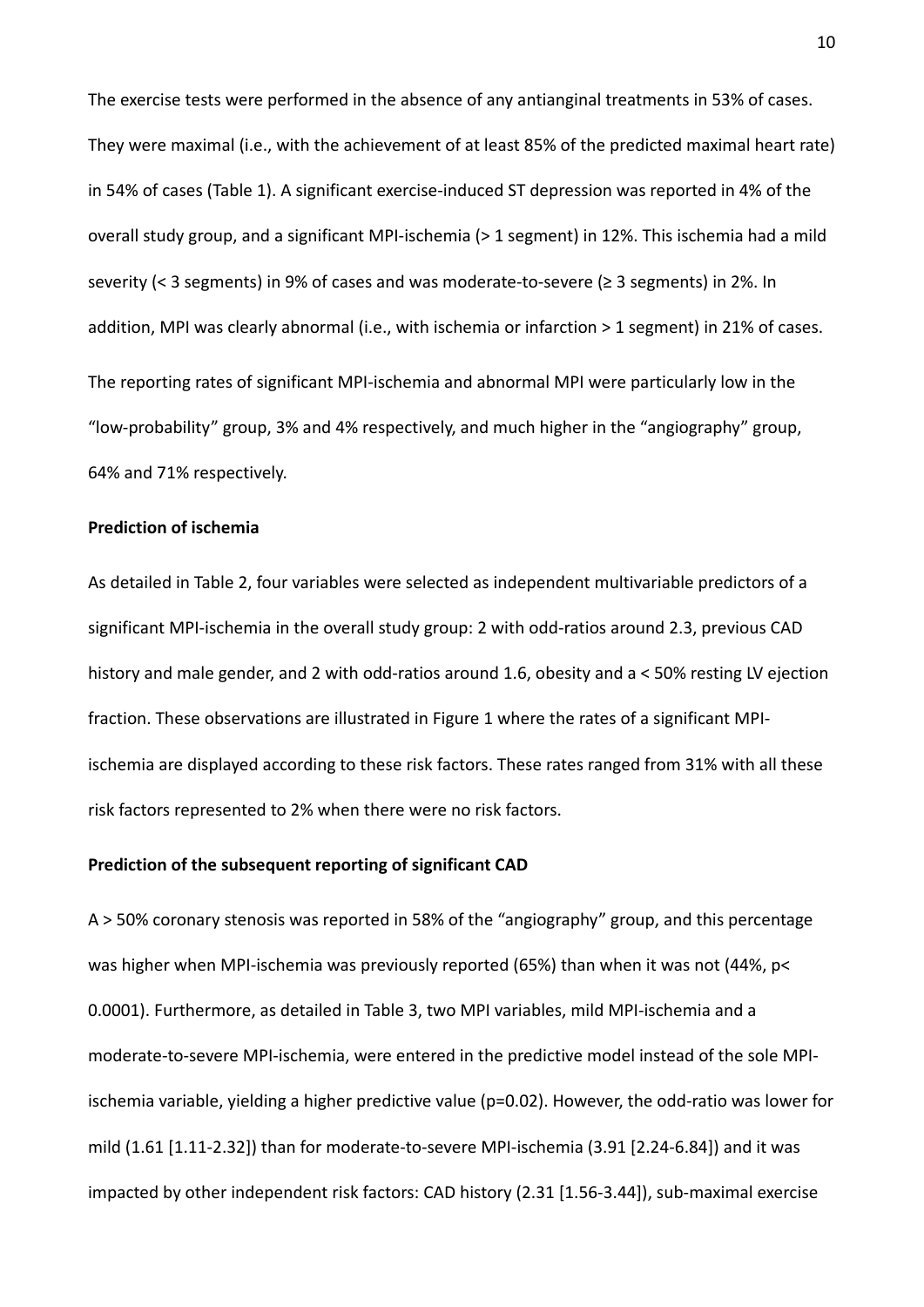test (1.61 [1.11-2.34]) and age ≥ 65 years (1.42 [1.01-1.99]). As detailed in Figure 2, the rates of the subsequent reporting of a > 50% coronary stenosis ranged from 48% for mild MPI-ischemia with no additional risk factor, to 88%, for moderate-to-severe MPI-ischemia combined with all the other risk factors.

#### **DISCUSSION**

The present large-scale study shows that routine reports from very low-dose exercise-first MPI provide specific information for CAD detection, given the high normalcy rate (97%) associated with a low likelihood of CAD, and an ischemia detection that is an effective predictor of the subsequent routine reporting of a significant obstructive CAD, although associations with other variables enhance this prediction.

We already conducted a study on the very low-dose MPI protocol presented herein and showed a high diagnostic accuracy for detecting significant coronary stenoses (*5*). However, coronary stenoses were always defined objectively with dedicated quantitative software and by a single expert, whereas all the MPI was analyzed consensually by two experienced observers.

The present large-scale study provides additional evidence which supports that this very low-dose MPI protocol is adapted to routine clinical conditions where MPI reports are completed by multiple observers and where MPI results are confronted to the coronary angiography results reported by different physicians. Furthermore, under these routine conditions, an objective severity assessment may not be obtained for all stenoses in all patients (i.e., with quantitative angiographic techniques or hemodynamic functional tests (*16*)), and referral biases decrease MPI specificity (most truly negative MPI results are not referred for coronary angiography and may not be included) (*17*).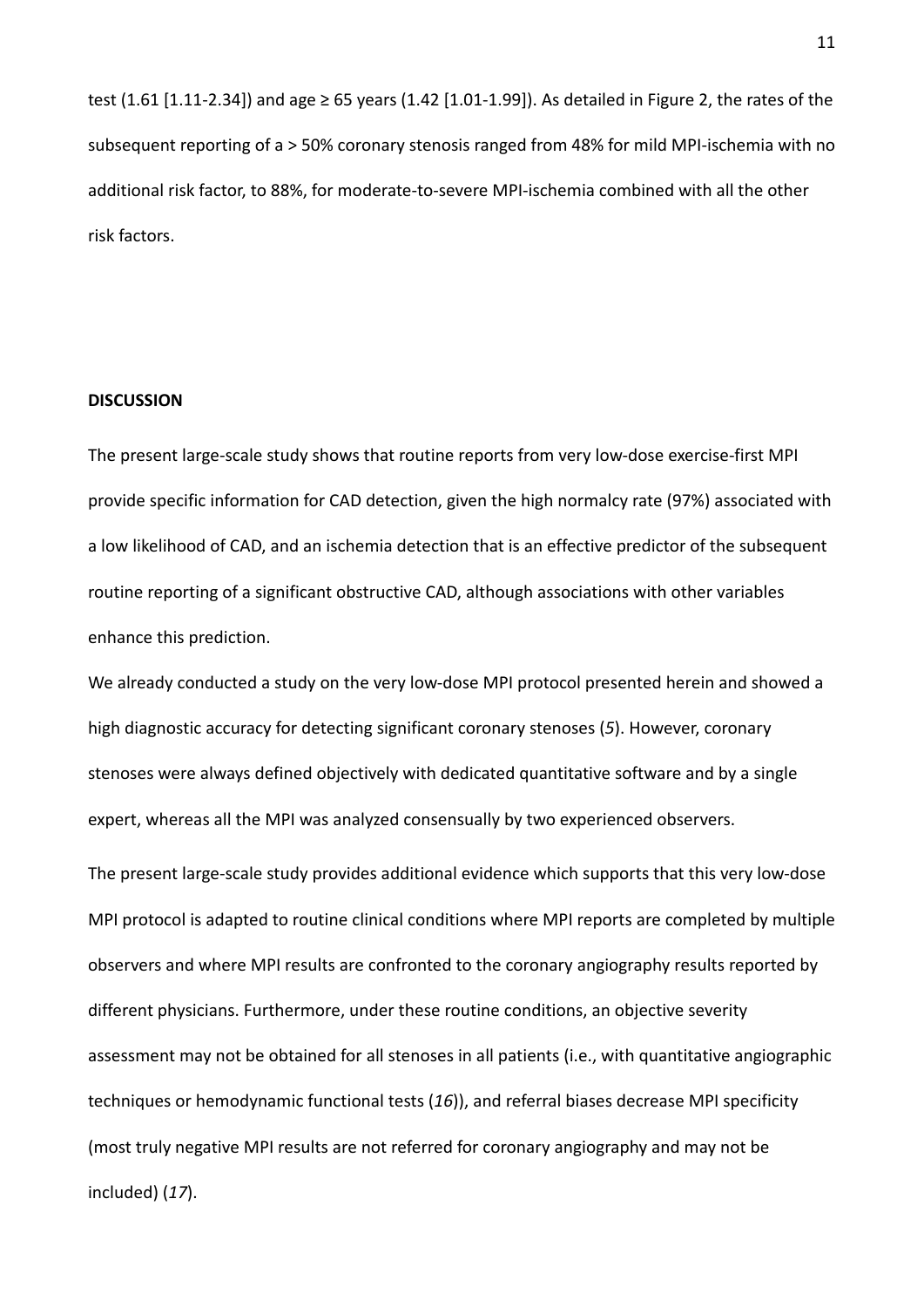Therefore, a specific determination of the accuracy of the detection of significant stenoses by exercise-MPI was not expected with our study design. An index of specificity could however be determined: the normalcy rate of exercise-MPI in a population with a < 5% pretest likelihood of CAD (*7*); and this rate was very high, with only 4% of exercise-MPI considered as abnormal. It is noteworthy that this low likelihood group of 378 reports, represented only 3% of the overall 13,126 study reports.

In addition, MPI-ischemia was an effective predictor of the reporting of a significant CAD on the coronary angiographies performed in the following three months. This predictive value was lower for mild than for moderate-to-severe MPI-ischemia (Table 3), as expected, but three other variables significantly impacted the overall prediction: CAD history, submaximal exercise testing, and ≥ 65 years-old. All of these variables were associated with an increased risk of the reporting of a > 50% stenosis, independently of MPI-ischemia, and therefore, they could also be considered before referring a patient with ischemia for coronary angiography. Age and CAD history could directly impact the risk of a > 50% stenosis. In contrast, this impact could be more indirect for a submaximal test (i.e., ischemia is generally more severe when observed during a submaximal exercise test and thus more likely to be associated with coronary stenosis).

Some MPI-ischemias were not associated with any > 50% stenoses, and the mechanism underpinning this observation remains debatable. It presumably involves cases with microvascular disease or exercise vasoconstriction of coronary stenoses being < 50% at rest (*18*,*19*), but also other cases with MPI artifacts (*20*). No methods for correcting attenuation artifacts were available on the DSPECT® camera at the time of this study, which likely constitutes a limitation of this MPI methodology (*3*).

Another limitation is that the MPI results are intrinsically correlated to the study patients' characteristics, thereby limiting the extrapolation to other centers investigating different types of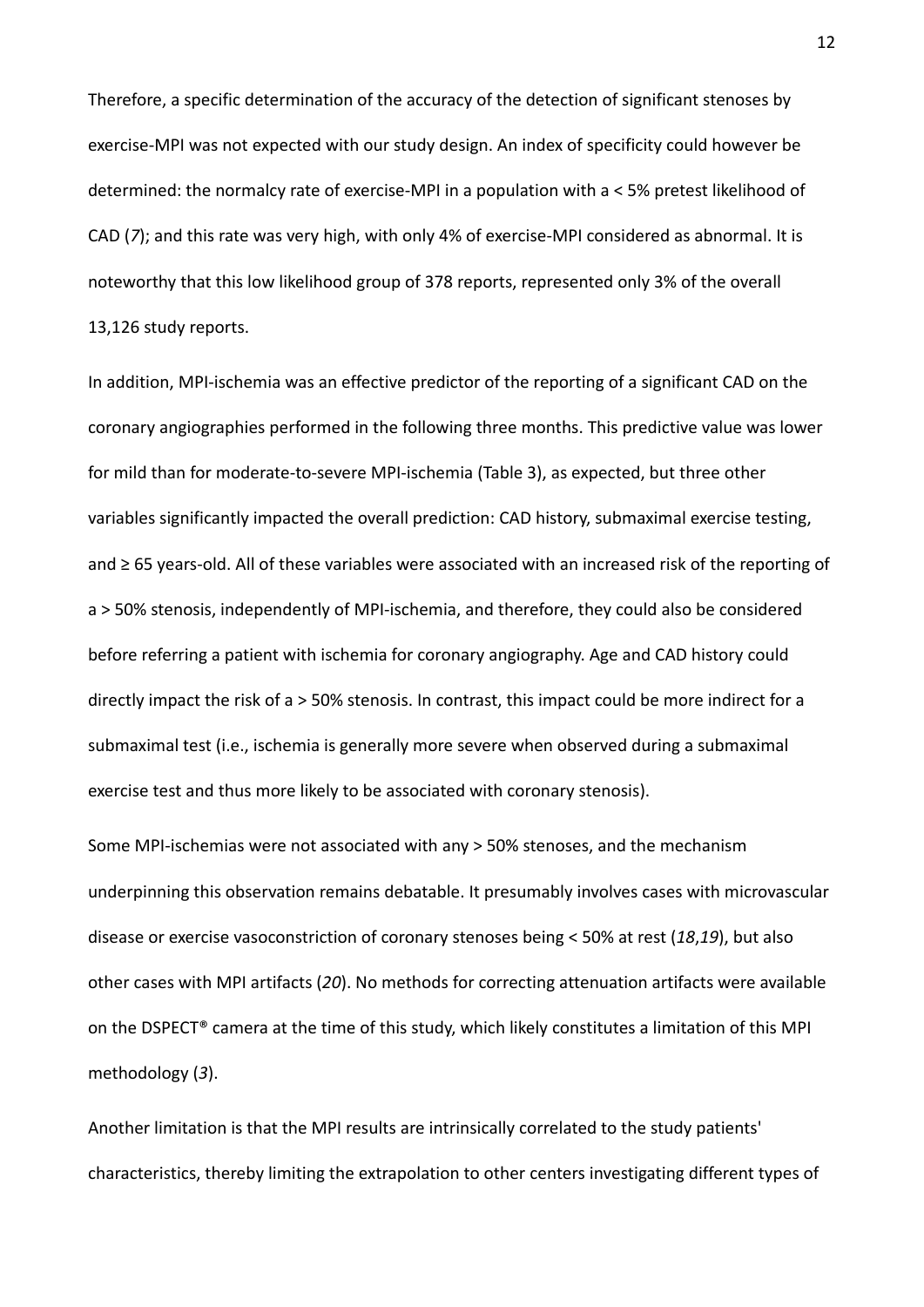populations. Our study population predominantly involved patients with a history of CAD or an intermediate risk of CAD, according to the current practice and recommendations. However, this population has the particularity of presenting few symptoms and only 4% having a positive exercise ECG. Moreover, exercise-ECG results were neither significant predictors of MPI-ischemia nor of > 50% coronary stenosis. This may be partially explained by high antianginal medication rates, with almost half of the exercise-MPI performed under antianginal medications. We had previously observed that performing exercise-MPI under the influence of daily-life antianginal medication provided strong prognostic information (*8*,*9*). However, performing exercise-MPI under antianginal medication is also known to lower the sensitivity of detecting coronary stenosis. The presence of an antianginal treatment did not directly and significantly impact the reporting of a > 50% stenosis the day of the test (see Table 3). However, this reporting was impacted by submaximal exercise tests, with the frequency of submaximal exercise tests is increased by many antianginal treatments (*21*).

The detection rate of an MPI-ischemia was also independently related to a previous CAD history, male gender, obesity, and abnormal LV ejection fraction (Figure 1). It is likely that these risk factors for MPI-ischemia might be used to target patients who may better benefit from a referral to exercise-MPI.

Finally, the radiation dose received by the study patients was particularly low, with a median effective dose of 2.51 mSv. This was due to the use of an exercise-first MPI protocol where the 99mTc-Sestamibi injected activities were on average three-fold lower than those currently recommended with conventional Anger-cameras (*3*), on account of a 6 to 8-fold higher tomographic count sensitivity of the DSPECT® camera (*22*). This property is not expected to decrease the radiation risk the patient is exposed to during an MPI procedure, since this risk is far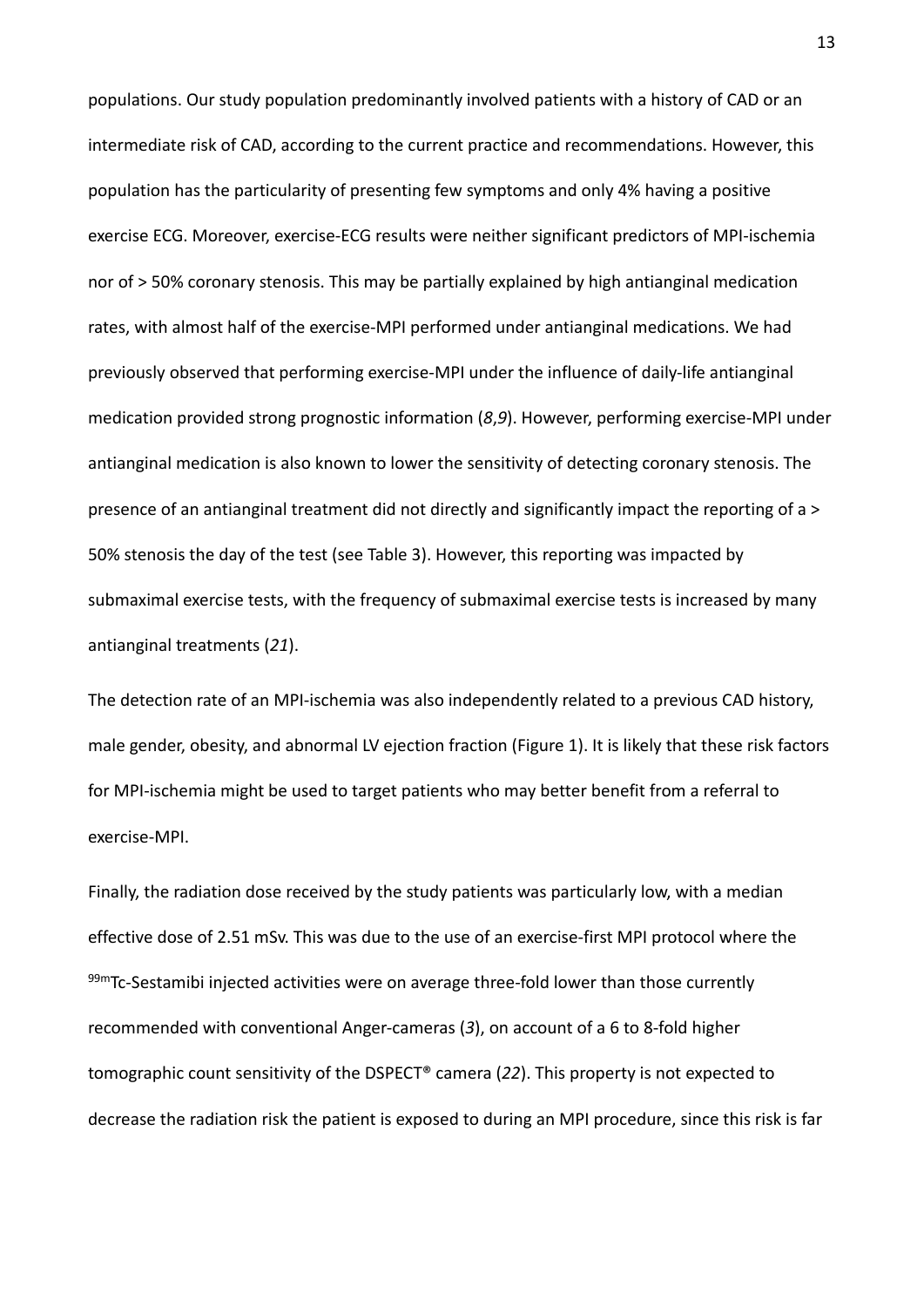from being significant with commonly injected tracer activities (*23*). This allows MPI to be repeated at much shorter time intervals without the risk of attaining high cumulative doses (*24*). To conclude, this study shows that routine reports from very low-dose exercise-first MPI provide adequate specific information for CAD detection, given the high normalcy rate associated with a low likelihood of CAD, and an ischemia detection that is particularly frequent in several patient categories that could be more specifically targeted. Moreover, MPI-ischemia is an effective predictor of the subsequent routine reporting of a significant CAD, particularly in the case of moderate-to-severe MPI-ischemia and when associated with other risk factors (i.e., previous CAD history, submaximal exercise test, and age ≥ 65 years). Therefore, this weakly irradiating investigation could be repeated at shorter time intervals, especially in targeted patient groups with high risk of ischemia.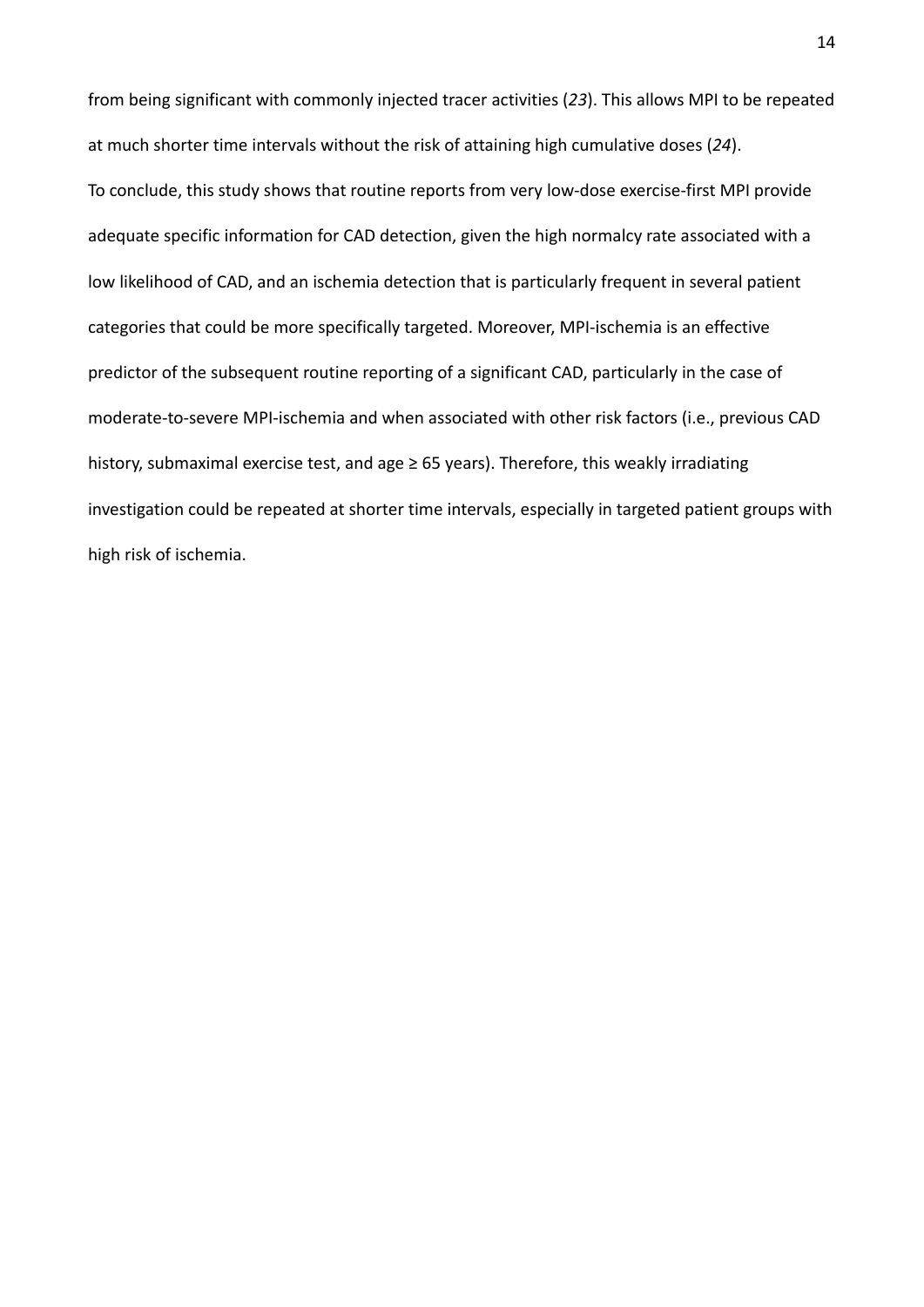## **FUNDING:** None

**ACKNOWLEDGEMENTS:** The authors wish to thank Petra Neufing for critical review of the manuscript.

**AVAILABILITY OF DATA AND MATERIAL:** The data that support the findings of this study are available on request from the corresponding author (MC).

### **AUTHOR INFORMATION**

### **AFFILIATIONS**

**Université de Lorraine, CHRU-Nancy, Department of Nuclear Medicine and Nancyclotep Imaging** 

## **Platform, F-54000, Nancy, France**

Mohammad B. CHAWKI, Caroline BOURSIER, Manon BORDONNE, Antoine VERGER, Laetitia IMBERT,

Mathieu PERRIN, Marine CLAUDIN, Véronique ROCH, Pierre-Yves MARIE

**Université de Lorraine, INSERM U1254, IADI, F-54000 Nancy, France**

Antoine VERGER, Laetitia IMBERT.

## **Université de Lorraine, CHRU-Nancy, Department of Cardiology, F-54000, Nancy, France**

Trecy GONCALVES, Karim DJABALLAH, Batric POPOVIC, Edoardo CAMENZIND.

## **Université de Lorraine, INSERM, UMR-1116 DCAC, F-54000 Nancy, France**

Batric POPOVIC, Edoardo CAMENZIND, Pierre-Yves MARIE.

**CONTRIBUTIONS:** All authors contributed significantly to the analysis and interpretation of the

data (MC, TC, LI, MP, MC, KD, PM), to the writing of the manuscript (MC, TC, AV, VR, PM), and to

the revision of the manuscript (MC, TC, CB, MB, AV, BP, EC, PM).

**CORRESPONDENCE** to Mohammad B. CHAWKI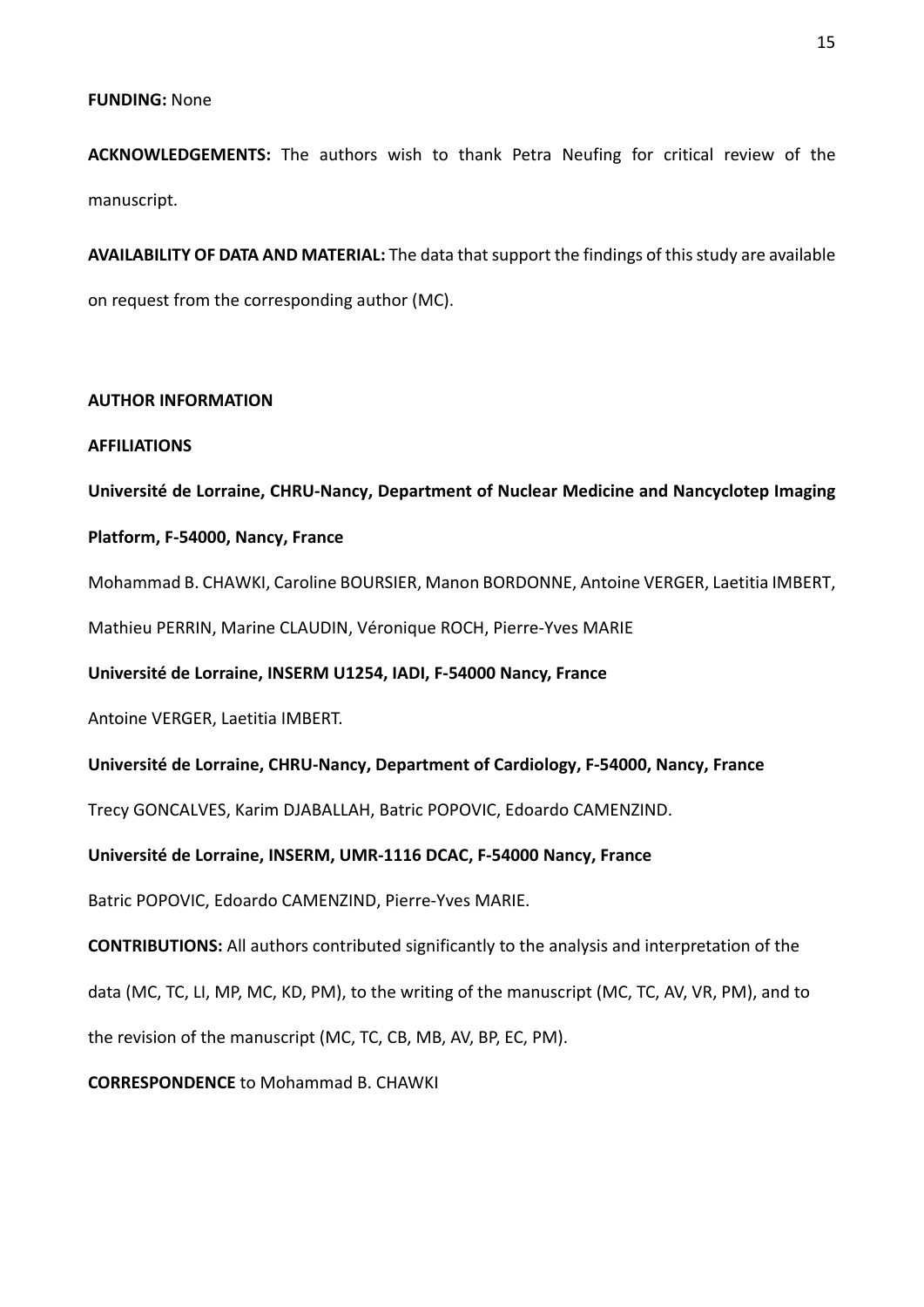## **ETHICS DECLARATIONS**

**Conflicts of interest/competing interests:** The authors disclose no potential conflicts of interest related to the present work.

**Ethics approval and consent to participate:** All procedures performed in studies involving human participants were in accordance with the ethical standards of the institutional and/or national research committees and with the 1964 Helsinki declaration and its latest amendments or comparable ethics standards. All patients investigated in our department are informed that their medical data may be used for research purposes, and the present study was approved by the Ethics Committee of our University Hospital.

**Consent for publication:** Not applicable

**Code availability:** Not applicable.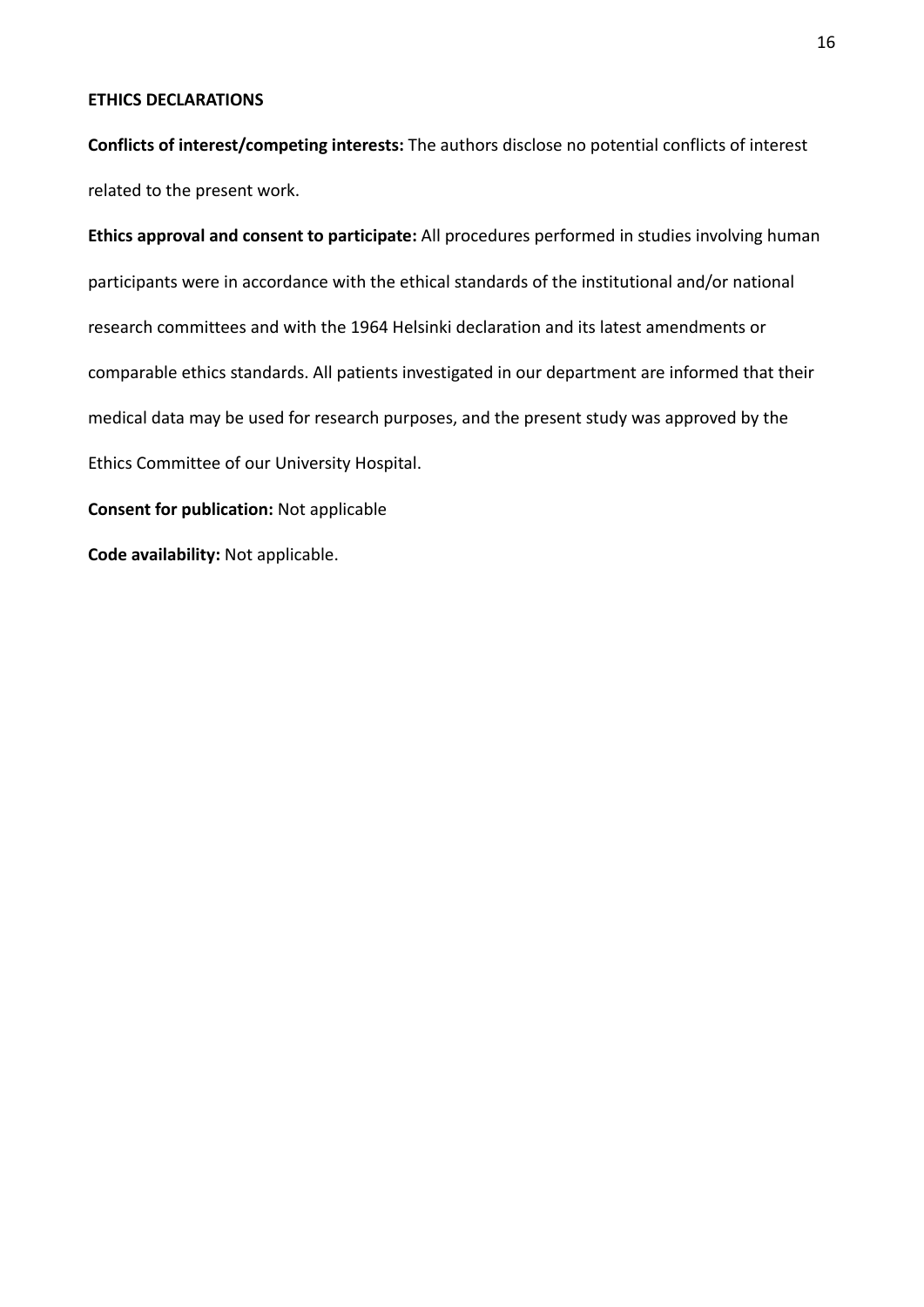# **REFERENCES**

- 1. Neumann F-J, Sousa-Uva M, Ahlsson A, et al. 2018 ESC/EACTS Guidelines on myocardial revascularization. *Eur Heart J*. 2019;40(2):87-165. doi:10.1093/eurheartj/ehy394
- 2. Holly TA, Abbott BG, Al-Mallah M, et al. Single photon-emission computed tomography. *J Nucl Cardiol Off Publ Am Soc Nucl Cardiol*. 2010;17(5):941-973. doi:10.1007/s12350-010- 9246-y
- 3. Hesse B, Tägil K, Cuocolo A, et al. EANM/ESC procedural guidelines for myocardial perfusion imaging in nuclear cardiology. *Eur J Nucl Med Mol Imaging*. 2005;32(7):855-897. doi:10.1007/s00259-005-1779-y
- 4. Claudin M, Imbert L, Djaballah W, et al. Routine evaluation of left ventricular function using CZT-SPECT, with low injected activities and limited recording times. *J Nucl Cardiol Off Publ Am Soc Nucl Cardiol*. 2018;25(1):249-256. doi:10.1007/s12350-016-0615-z
- 5. Perrin M, Djaballah W, Moulin F, et al. Stress-first protocol for myocardial perfusion SPECT imaging with semiconductor cameras: high diagnostic performances with significant reduction in patient radiation doses. *Eur J Nucl Med Mol Imaging*. 2015;42(7):1004-1011. doi:10.1007/s00259-015-3016-7
- 6. Duvall WL, Sweeny JM, Croft LB, et al. Comparison of high efficiency CZT SPECT MPI to coronary angiography. *J Nucl Cardiol Off Publ Am Soc Nucl Cardiol*. 2011;18(4):595-604. doi:10.1007/s12350-011-9382-z
- 7. Gibbons RJ, Balady GJ, Beasley JW, et al. ACC/AHA Guidelines for Exercise Testing. A report of the American College of Cardiology/American Heart Association Task Force on Practice Guidelines (Committee on Exercise Testing). *J Am Coll Cardiol*. 1997;30(1):260-311. doi:10.1016/s0735-1097(97)00150-2
- 8. Marie PY, Danchin N, Branly F, et al. Effects of medical therapy on outcome assessment using exercise thallium-201 single photon emission computed tomography imaging: Evidence of a protective effect of beta-blocking antianginal medications. *J Am Coll Cardiol*. 1999;34(1):113- 121. doi:10.1016/S0735-1097(99)00156-4
- 9. Marie PY, Mercennier C, Danchin N, et al. Residual exercise SPECT ischemia on treatment is a main determinant of outcome in patients with coronary artery disease treated medically at long-term with ß-blockers. *J Nucl Cardiol*. 2003;10(4):361-368. doi:10.1016/S1071- 3581(03)00429-X
- 10. Perrin M, Roch V, Claudin M, et al. Assessment of Myocardial CZT SPECT Recording in a Forward-Leaning Bikerlike Position. *J Nucl Med Off Publ Soc Nucl Med*. 2019;60(6):824-829. doi:10.2967/jnumed.118.217695
- 11. Cousins C, Miller DL, Bernardi G, et al. ICRP PUBLICATION 120: Radiological protection in cardiology. *Ann ICRP*. 2013;42(1):1-125. doi:10.1016/j.icrp.2012.09.001
- 12. Verger A, Imbert L, Yagdigul Y, et al. Factors affecting the myocardial activity acquired during exercise SPECT with a high-sensitivity cardiac CZT camera as compared with conventional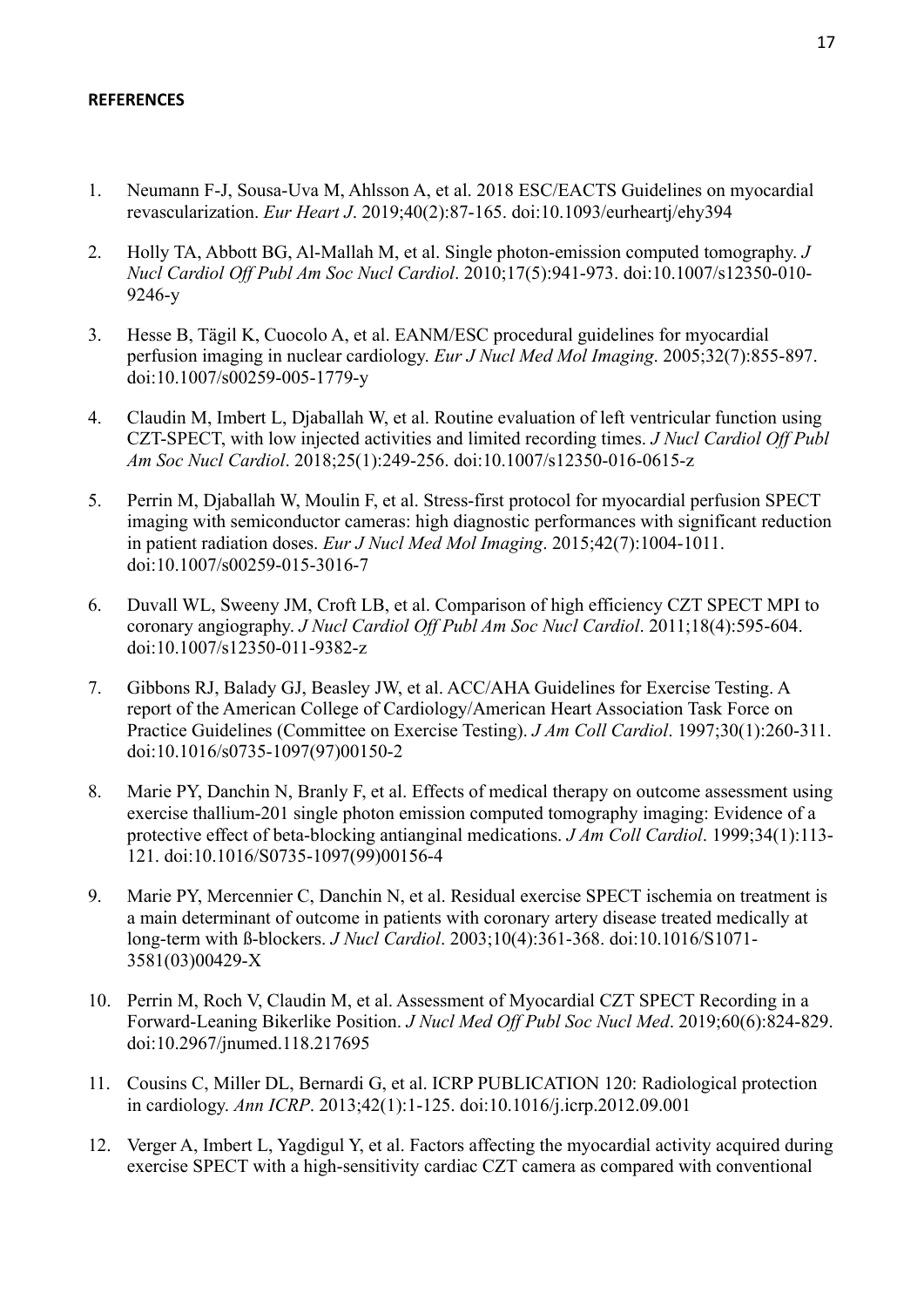Anger camera. *Eur J Nucl Med Mol Imaging*. 2014;41(3):522-528. doi:10.1007/s00259-013- 2617-2

- 13. Gibbons RJ. Is the Search for Enough Moderate-Severe Ischemia Nearly Over? *JAMA Cardiol*. 2019;4(3):203-205. doi:10.1001/jamacardio.2019.0024
- 14. Go AS, Mozaffarian D, Roger VL, et al. Heart disease and stroke statistics--2014 update: a report from the American Heart Association. *Circulation*. 2014;129(3):e28-e292. doi:10.1161/01.cir.0000441139.02102.80
- 15. R Core Team. R: A Language and Environment for Statistical Computing.
- 16. Ghobrial M, Haley HA, Gosling R, et al. The new role of diagnostic angiography in coronary physiological assessment. *Heart Br Card Soc*. Published online January 8, 2021. doi:10.1136/heartjnl-2020-318289
- 17. Klocke FJ, Baird MG, Lorell BH, et al. ACC/AHA/ASNC guidelines for the clinical use of cardiac radionuclide imaging--executive summary: a report of the American College of Cardiology/American Heart Association Task Force on Practice Guidelines (ACC/AHA/ASNC Committee to Revise the 1995 Guidelines for the Clinical Use of Cardiac Radionuclide Imaging). *J Am Coll Cardiol*. 2003;42(7):1318-1333. doi:10.1016/j.jacc.2003.08.011
- 18. Heusch G, Baumgart D, Camici P, et al. alpha-adrenergic coronary vasoconstriction and myocardial ischemia in humans. *Circulation*. 2000;101(6):689-694. doi:10.1161/01.cir.101.6.689
- 19. Gage JE, Hess OM, Murakami T, Ritter M, Grimm J, Krayenbuehl HP. Vasoconstriction of stenotic coronary arteries during dynamic exercise in patients with classic angina pectoris: reversibility by nitroglycerin. *Circulation*. 1986;73(5):865-876. doi:10.1161/01.cir.73.5.865
- 20. Oddstig J, Martinsson E, Jögi J, Engblom H, Hindorf C. Differences in attenuation pattern in myocardial SPECT between CZT and conventional gamma cameras. *J Nucl Cardiol Off Publ Am Soc Nucl Cardiol*. 2019;26(6):1984-1991. doi:10.1007/s12350-018-1296-6
- 21. Sicari R. Anti-ischemic therapy and stress testing: pathophysiologic, diagnostic and prognostic implications. *Cardiovasc Ultrasound*. 2004;2:14. doi:10.1186/1476-7120-2-14
- 22. Imbert L, Poussier S, Franken PR, et al. Compared performance of high-sensitivity cameras dedicated to myocardial perfusion SPECT: a comprehensive analysis of phantom and human images. *J Nucl Med Off Publ Soc Nucl Med*. 2012;53(12):1897-1903. doi:10.2967/jnumed.112.107417
- 23. Einstein AJ, Knuuti J. Cardiac imaging: does radiation matter? *Eur Heart J*. 2012;33(5):573- 578. doi:10.1093/eurheartj/ehr281
- 24. Einstein AJ, Weiner SD, Bernheim A, et al. Multiple testing, cumulative radiation dose, and clinical indications in patients undergoing myocardial perfusion imaging. *JAMA*. 2010;304(19):2137-2144. doi:10.1001/jama.2010.1664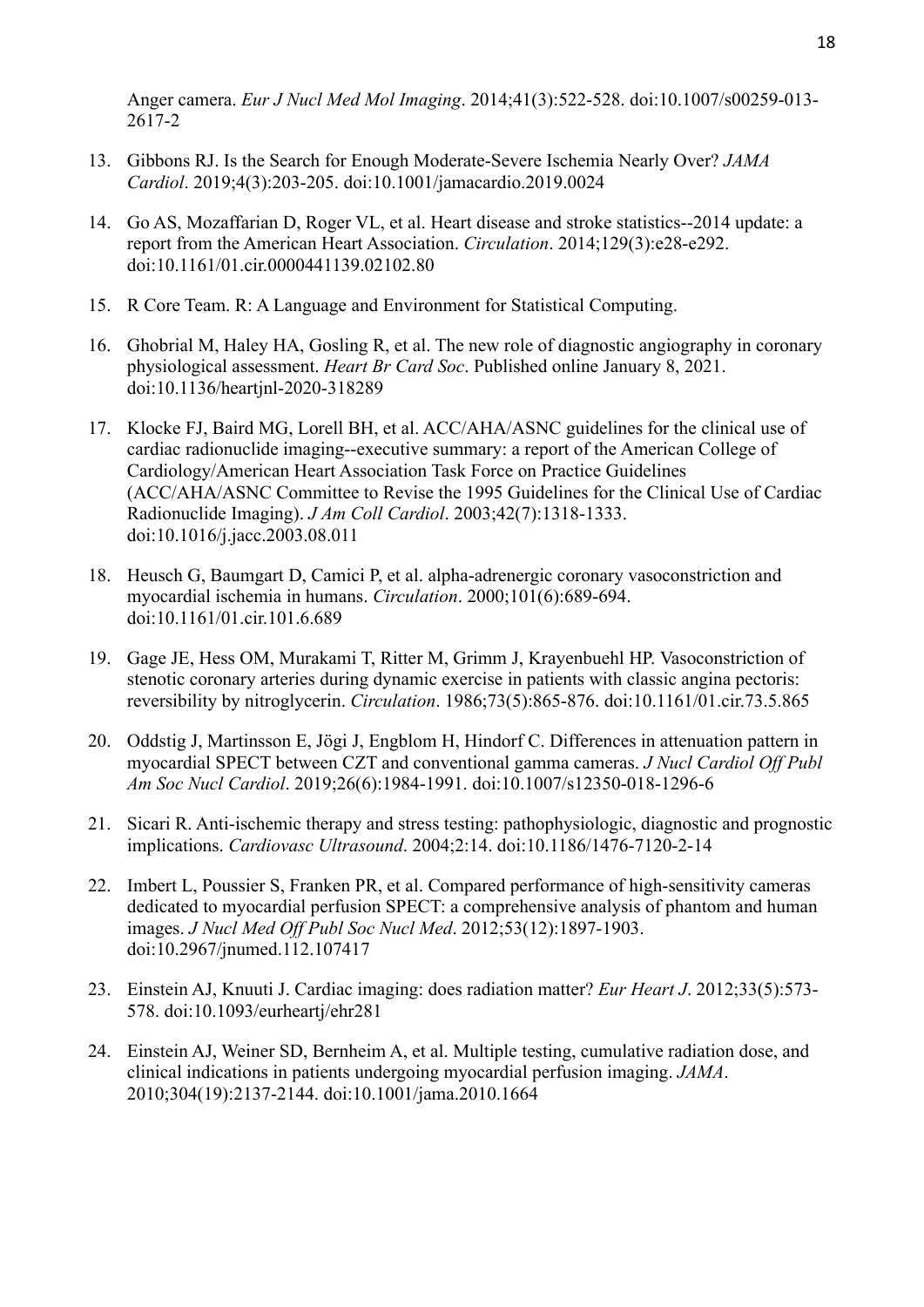**FIGURE 1:** Rates of significant MPI-ischemia (> 1 segment) reporting in patients categorized according to different risk factors of an increased ischemia rate considered alone or in combination.

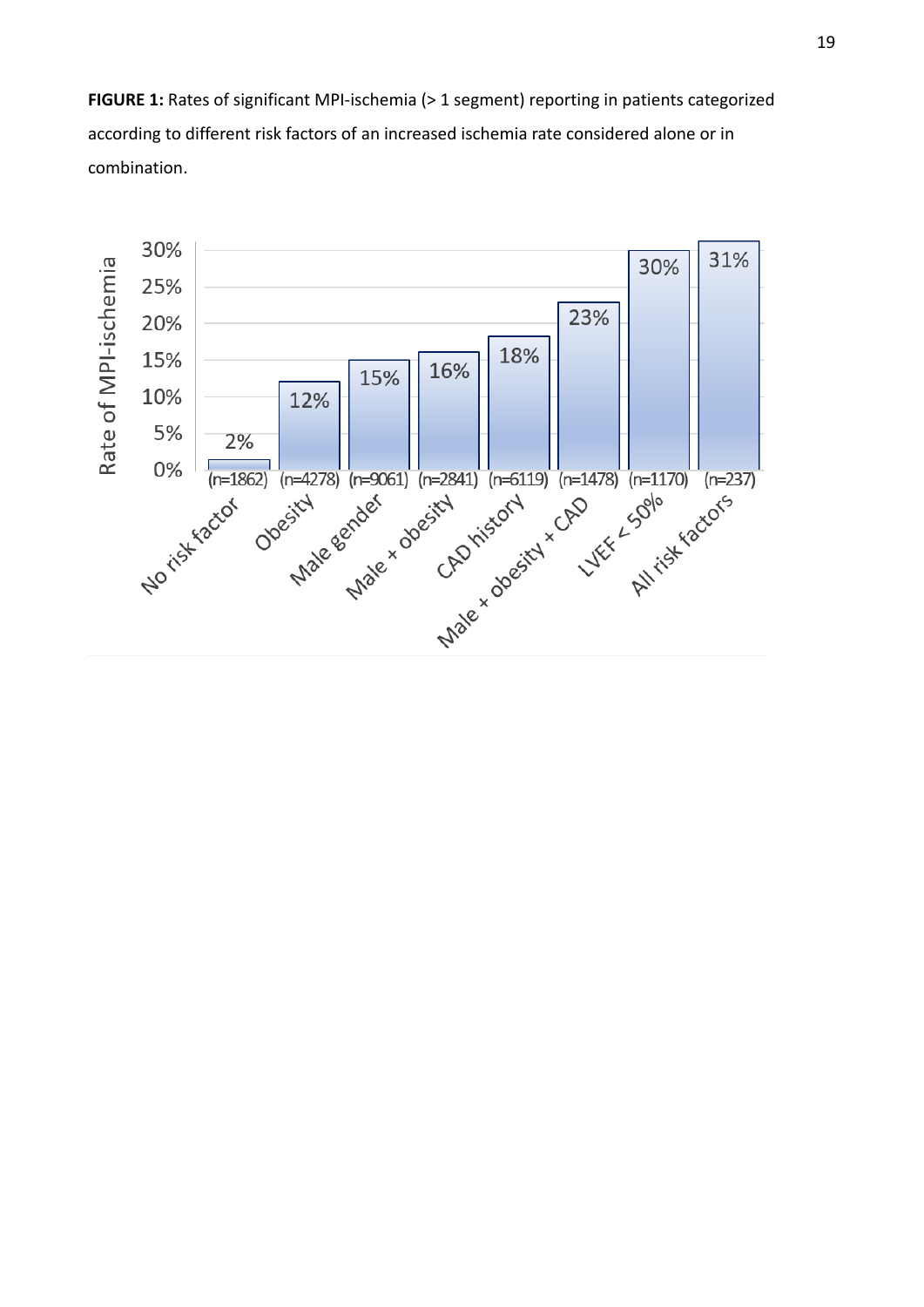**FIGURE 2:** Rates of > 50% stenoses reported in the cases of mild (solid columns) or moderate-tosevere (dashed columns) MPI-ischemia (i.e., positive predictive values), when associated with none of the additional risk factors, an age ≥ 65 years, a previous CAD history, a sub-maximal exercise test, and a combination of all these additional risk factors.

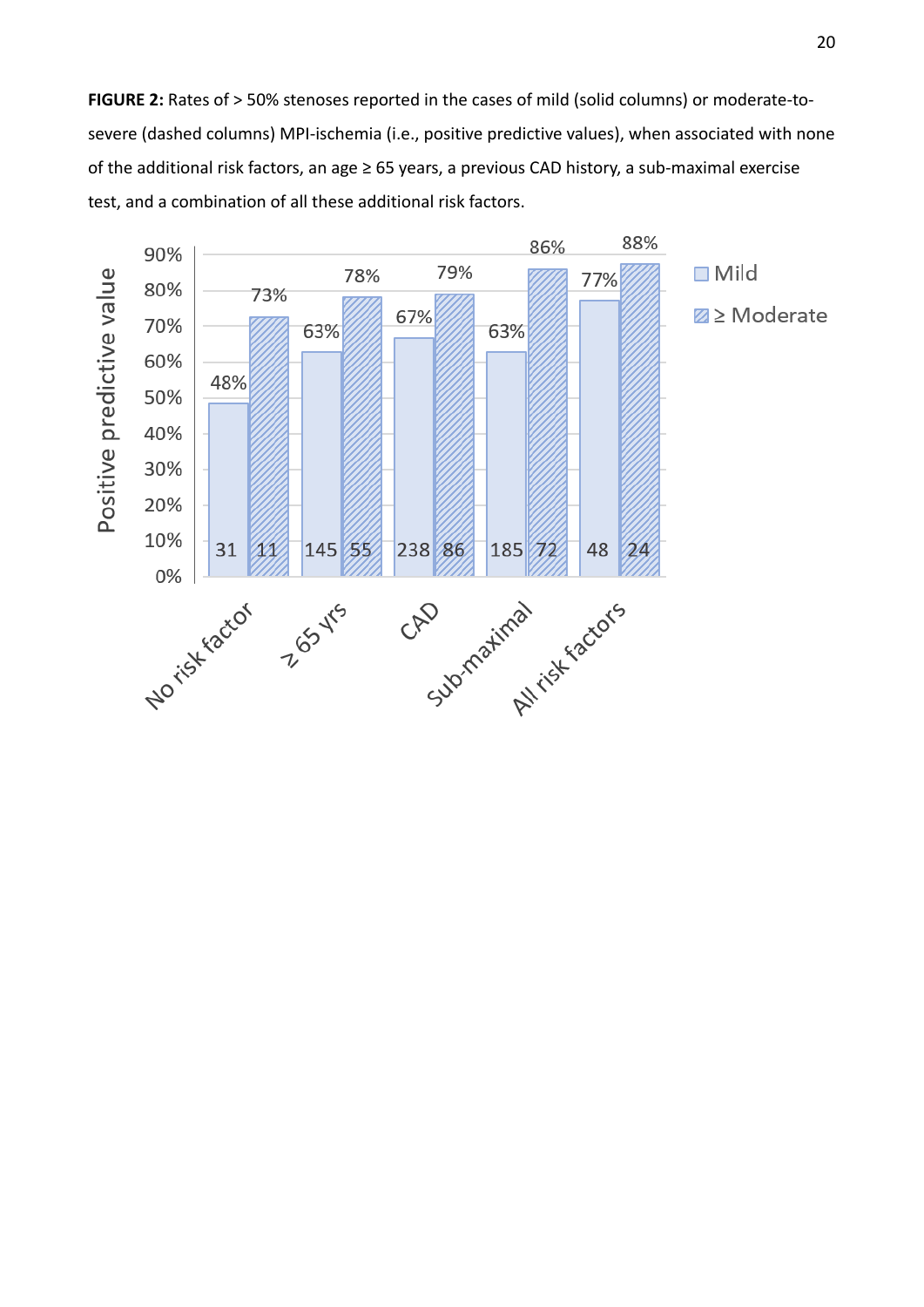**TABLE 1:** Main clinical and exercise-MPI parameters extracted from the overall study group, as well as from the angiography and low-probability groups.

|                                                                                                                     | <b>Overall study</b><br>$group(n=13,126)$                 | Low-probability<br>$group(n=378)$                           | Angiography<br>$group(n=713)$                             |
|---------------------------------------------------------------------------------------------------------------------|-----------------------------------------------------------|-------------------------------------------------------------|-----------------------------------------------------------|
| Male gender                                                                                                         | 69% (9091)                                                | 27% (103)                                                   | 83% (595)                                                 |
| Age (years)                                                                                                         | 63 [55-70]                                                | 41 [35-47]                                                  | 62 [56-69]                                                |
| <b>Obesity</b> (BMI > 30 kg/m <sup>2</sup> )                                                                        | 33% (4278)                                                | 41% (156)                                                   | 32% (229)                                                 |
| <b>Previous history of CAD</b>                                                                                      | 47% (6119)                                                | $0\%$ (0)                                                   | 63% (452)                                                 |
| Recent history of chest pain                                                                                        | 17% (2195)                                                | $0\%$ (0)                                                   | 19% (134)                                                 |
| <b>Exercise only MPI</b>                                                                                            | 47% (6144)                                                | 69% (259)                                                   | 7% (53)                                                   |
| <b>Injected activities (MBq)</b><br>- Stress<br>- Rest*                                                             | 130 [110-153]<br>405 [343-478]                            | 124 [98.1-158]<br>425 [314-526]                             | 133 [111-153]<br>409 [342-479]                            |
| <b>Effective doses (mSv)</b><br>- Stress<br>- Rest*<br>- Total                                                      | 1.03 [0.865-1.21]<br>3.65 [3.09-4.3]<br>2.51 [0.999-4.71] | 0.979 [0.775-1.25]<br>3.83 [2.83-4.74]<br>1.13 [0.843-3.04] | 1.05 [0.874-1.21]<br>3.68 [3.08-4.31]<br>4.62 [3.76-5.41] |
| Antianginal treatment on the day<br>of the test<br>- Beta-blockers<br>- Nitrates<br>- Calcium channel blockers      | 46% (6013)<br>35% (4589)<br>$<$ 1% (62)<br>11% (1440)     | 15% (56)<br>9% (34)<br>$0\%$ (0)<br>5% (20)                 | 58% (412)<br>48% (339)<br>$<1\%$ (3)<br>12% (84)          |
| <b>Exercise test data</b><br>- Submaximal (< 85% of PMHR)<br>- Chest pain<br>- ST-depression                        | 46% (5998)<br>1% (84)<br>4% (431)                         | 33% (124)<br>$1\% (2)$<br>$1\% (2)$                         | 56% (399)<br>4% (26)<br>13% (86)                          |
| <b>Significant MPI ischemia</b><br>$($ > 1 segment)<br>- Mild (< 3 segments)<br>- Moderate-to-severe (≥ 3 segments) | 12% (1530)<br>9 % (1229)<br>2% (301)                      | 3% (12)<br>3% (11)<br>$<$ 1% $(1)$                          | 64% (456)<br>47% (333)<br>17% (123)                       |
| <b>Significant MPI infarction</b><br>$($ 2 1 segment)                                                               | 12% (1610)                                                | $1\%$ (3)                                                   | 20% (144)                                                 |
| Abnormal stress LVEF (< 50%)                                                                                        | 10% (1331)                                                | 3% (10)                                                     | 26% (187)                                                 |
| Abnormal rest LVEF + (< 50%)                                                                                        | 9% (1170)                                                 | $2\%$ (8)                                                   | 22% (156)                                                 |
| Severe LV dysfunction at rest +<br>(LVEF < 35%)                                                                     | 2% (275)                                                  | $<1\%$ (3)                                                  | 6% (40)                                                   |

**\*:** these values were only determined in patients having rest imaging

†: resting LVEFs were replaced by stress LVEF values in patients with no resting MPI acquisitions.

LV: left ventricle; LVEF: left ventricular ejection fraction; PMHR: predicted maximal heart rate (220 age).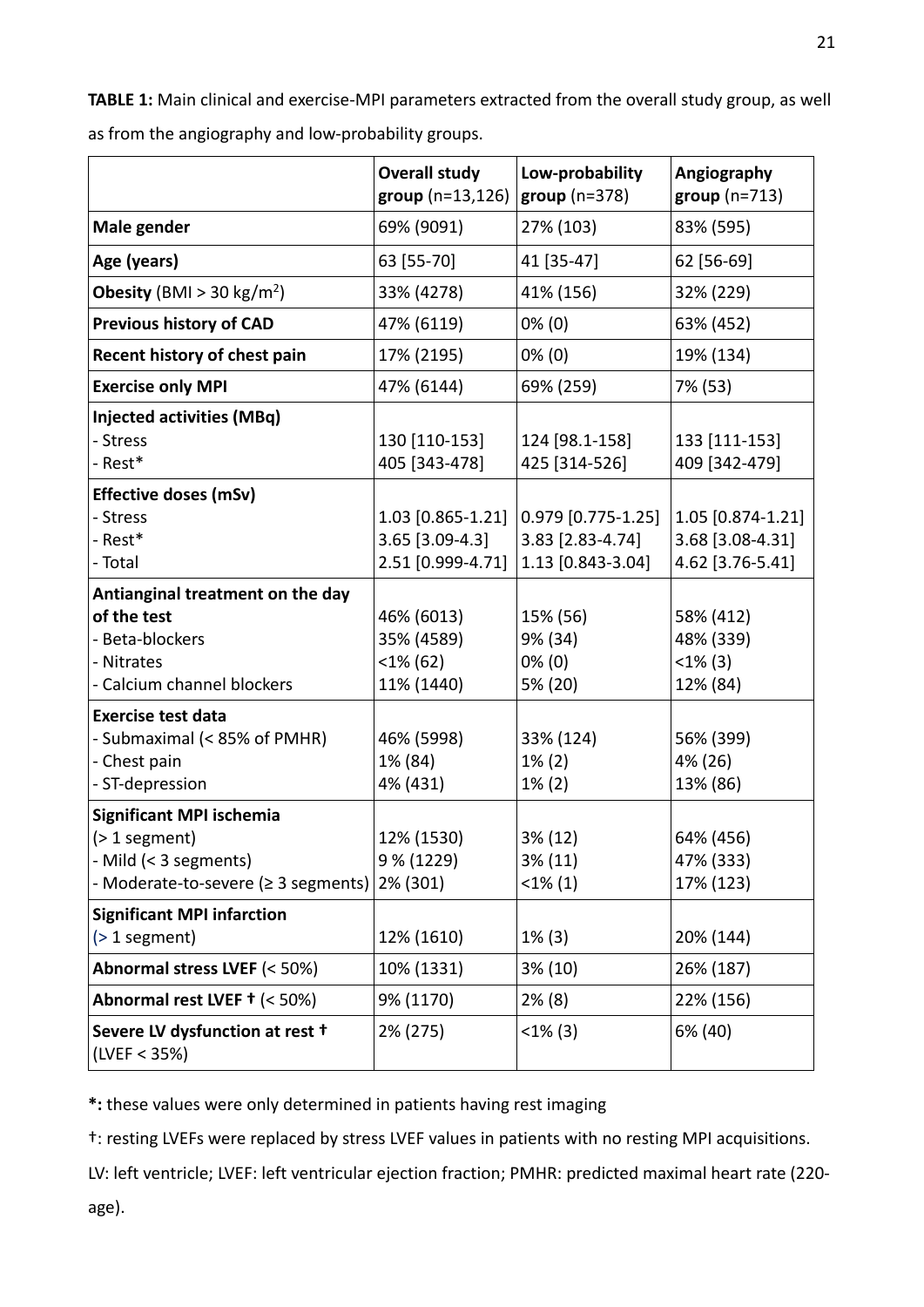**TABLE 2**: Results of the multivariate prediction of a significant MPI-ischemia (≥ 10% of LV) in the overall study group (n=13,126).

|                                                                                                                                      | Odd-ratio [95% CI]                                                                       | p-value                                  |
|--------------------------------------------------------------------------------------------------------------------------------------|------------------------------------------------------------------------------------------|------------------------------------------|
| Male gender                                                                                                                          | 2.210 [1.424-3.431]                                                                      | $0.00031*$                               |
| Age $\geq 65$ years                                                                                                                  | 1.190 [0.847-1.671]                                                                      | 0.30721                                  |
| <b>Obesity</b> (BMI > 30 kg/m <sup>2</sup> )                                                                                         | 1.521 [1.051-2.203]                                                                      | $0.02340*$                               |
| <b>Previous history of CAD</b>                                                                                                       | 2.437 [1.652-3.595]                                                                      | $< 0.00001*$                             |
| Recent history of chest pain                                                                                                         | $0.884$ [0.571-1.368]                                                                    | 0.57286                                  |
| Antianginal treatment on the<br>day of the test<br>- Beta-blockers<br>- Nitrates<br>- Calcium channel blockers<br>Exercise test data | 0.910 [0.440-1.881]<br>1.171 [0.592-2.317]<br>0.269 [0.021-3.374]<br>0.954 [0.500-1.821] | 0.79427<br>0.64407<br>0.29889<br>0.88377 |
| - Submaximal (< 85% of PMHR)<br>- Chest pain<br>- ST-depression                                                                      | $0.790$ [0.540-1.155]<br>2.405 [0.833-6.943]<br>1.035 [0.580-1.848]                      | 0.21511<br>0.09794<br>0.90527            |
| Abnormal rest LVEF + (< 50%)                                                                                                         | 1.691 [1.037-2.756]                                                                      | $0.03174*$                               |
| Severe LV dysfunction at rest +<br>(LVEF < 35%)                                                                                      | 0.913 [0.374-2.226]                                                                      | 0.83735                                  |

\*: significant multivariate predictor with p-value < 0.05

†: resting LVEFs were replaced by stress LVEF values in patients with no resting MPI acquisitions.

CI: confidence interval; LV: left ventricle; LVEF: left ventricular ejection fraction; PMHR: predicted maximal heart rate.